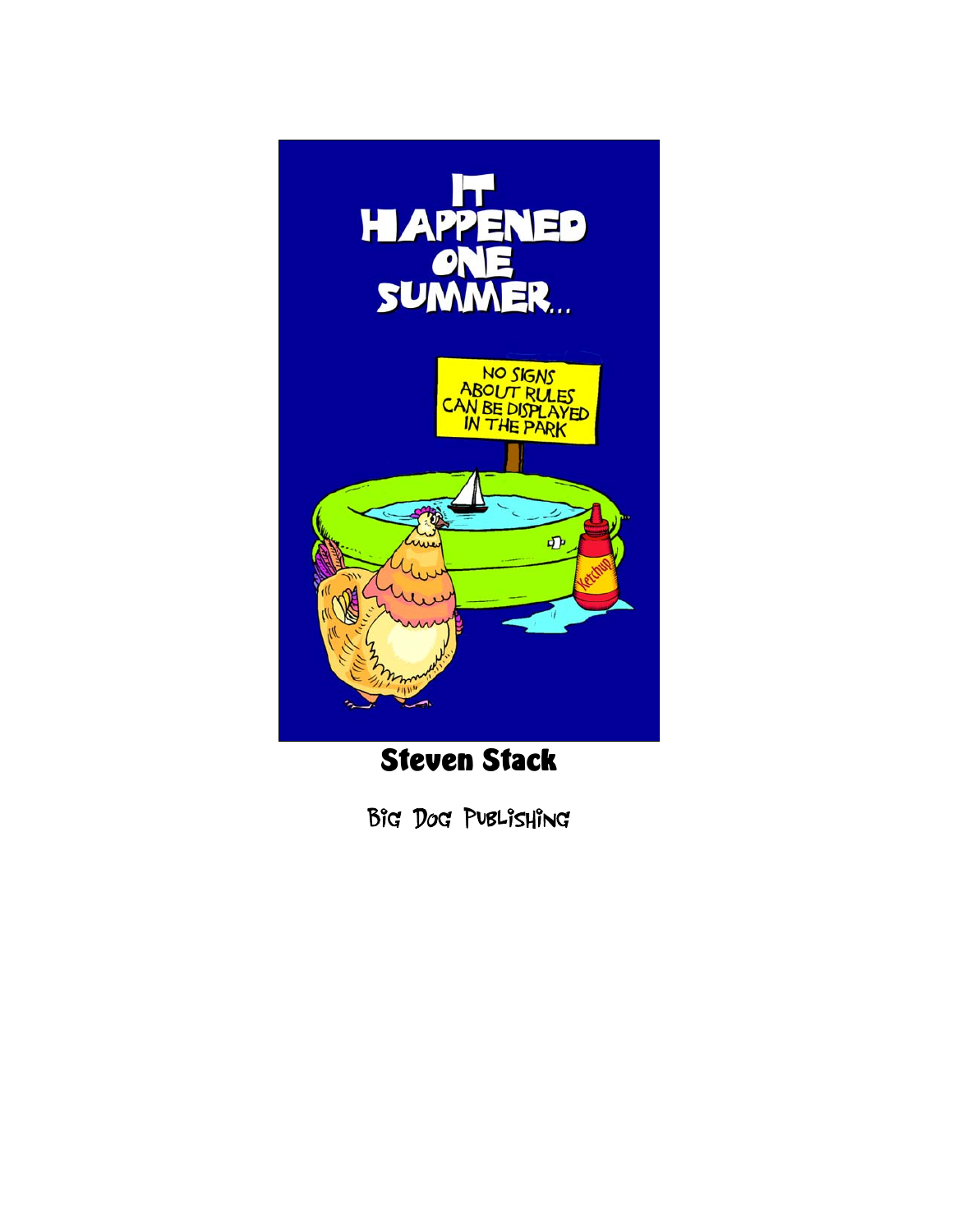Copyright © 2020, Steven Stack

#### ALL RIGHTS RESERVED

**IT HAPPENED ONE SUMMER...** is fully protected under the copyright laws of the United States of America, and all of the countries covered by the Universal Copyright Convention and countries with which the United States has bilateral copyright relations including Canada, Mexico, Australia, and all nations of the United Kingdom.

**Copying or reproducing all or any part of this book in any manner is strictly forbidden by law.** No part of this book may be stored in a retrieval system or transmitted in any form by any means including mechanical, electronic, photocopying, recording, or videotaping without written permission from the publisher.

**A royalty is due for every performance of this play whether admission is charged or not.** A "performance" is any presentation in which an audience of any size is admitted.

**The name of the author must appear on all programs, printing, and advertising for the play and must also contain the following notice: "Produced by special arrangement with Big Dog/Norman Maine Publishing LLC, Rapid City, SD."**

All rights including professional, amateur, radio broadcasting, television, motion picture, recitation, lecturing, public reading, and the rights of translation into foreign languages are strictly reserved by Big Dog/Norman Maine Publishing LLC, www.BigDogPlays.com, to whom all inquiries should be addressed.

> Big Dog Publishing P.O. Box 1401 Rapid City, SD 57709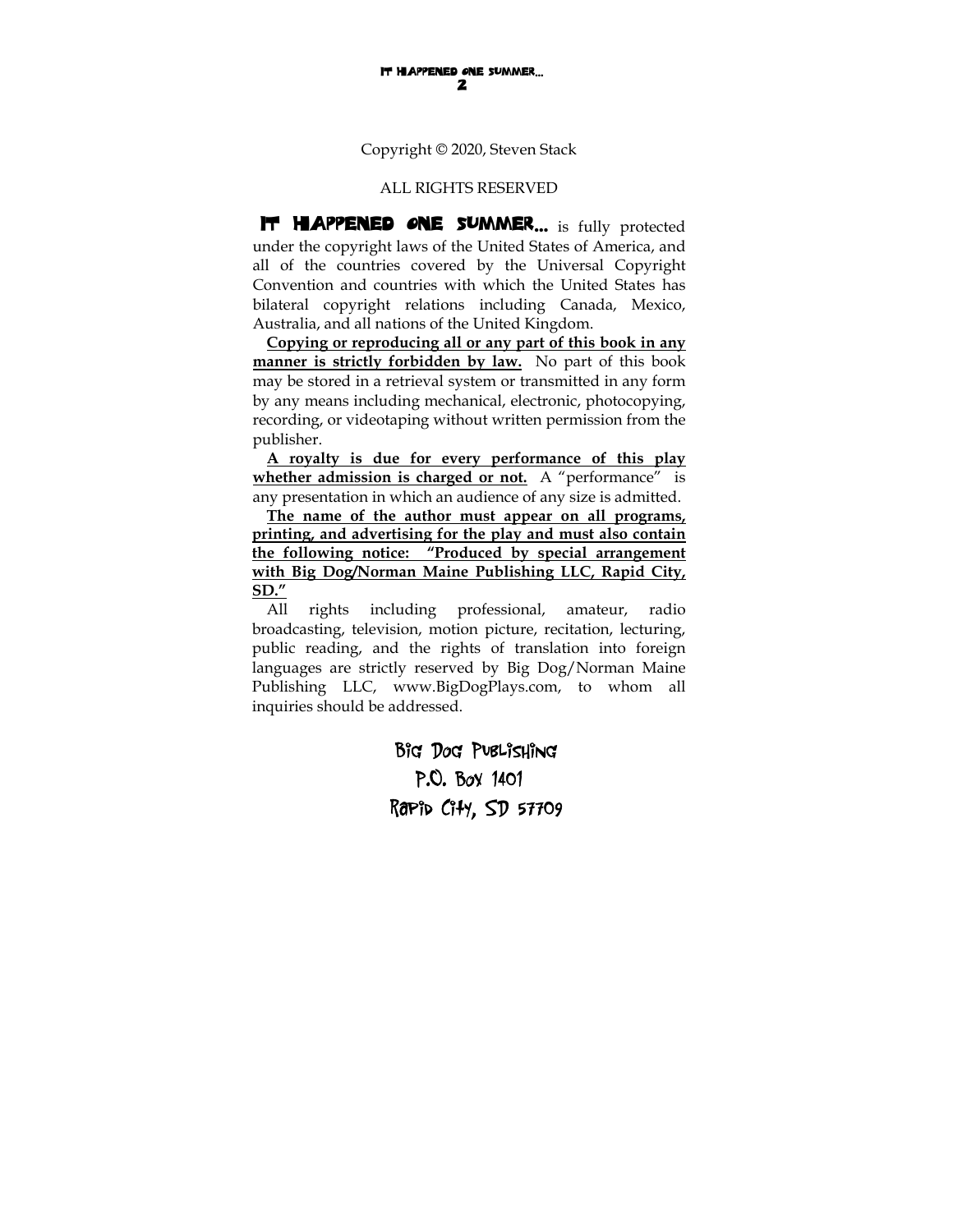## Ketchup Sweats: A Love Story

*To Brenda Miller, who shared her story with me of living with Ketchup Sweats.* 

#### Hot Enough to Fry an Egg

*To my oldest daughter Chloe Stack, who despises puns as much as her mother loves them.* 

#### The Last Day of Summer

*To my brother Chris Stack, who as a teenager, told me he wrote a song and sang it to a girl he met at the beach one summer. The song was called "Farewell My Summer Love" and he was lying about writing it. Though I don't think his "summer love" ever found out.* 

#### The Kiddie Pool Massacre

*To my youngest daughter Zoe Stack, who always laugh at the jokes no one else finds funny beside the two of us.*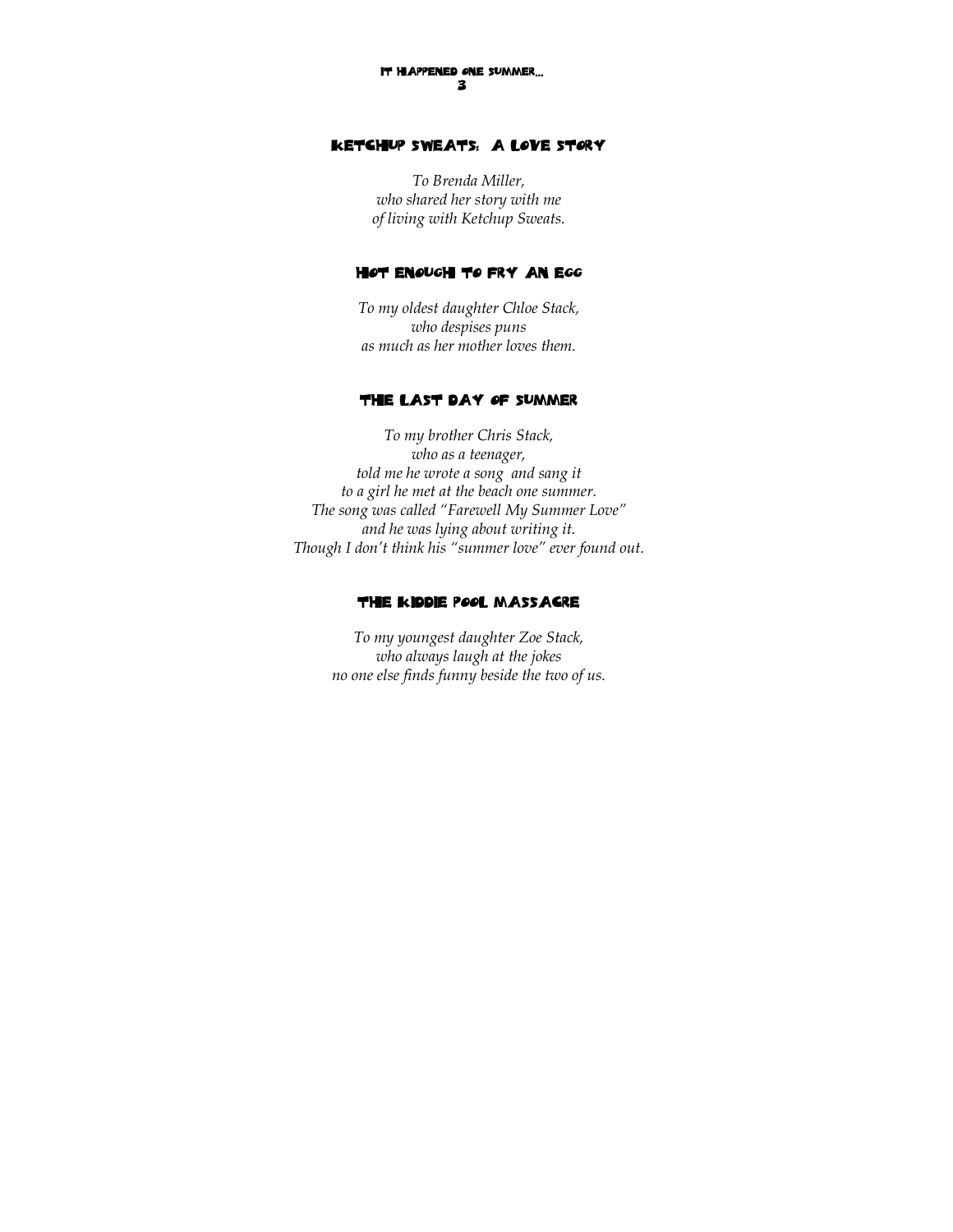# It Happened One Summer

**COMEDY COLLECTION.** Kick back and enjoy a sizzlin' summer of silliness in this sensational collection of four short plays. In "Ketchup Sweats," Berkley discovers he suffers from a rare genetic disorder, which forces him to rethink his favorite food…ketchup. In "Hot Enough to Fry an Egg," a pun-loving, talking egg is egg-napped by a foul fowl. In "The Last Day of Summer," Freddy tries to convince his girlfriend that he is a jerk so he doesn't have to tell her the truth. And in "The Kiddie Pool Massacre," a narcissistic rich girl summons three "friends" to her backyard for a kiddie pool murder investigation.

**Performance Time:** Approximately 60 minutes.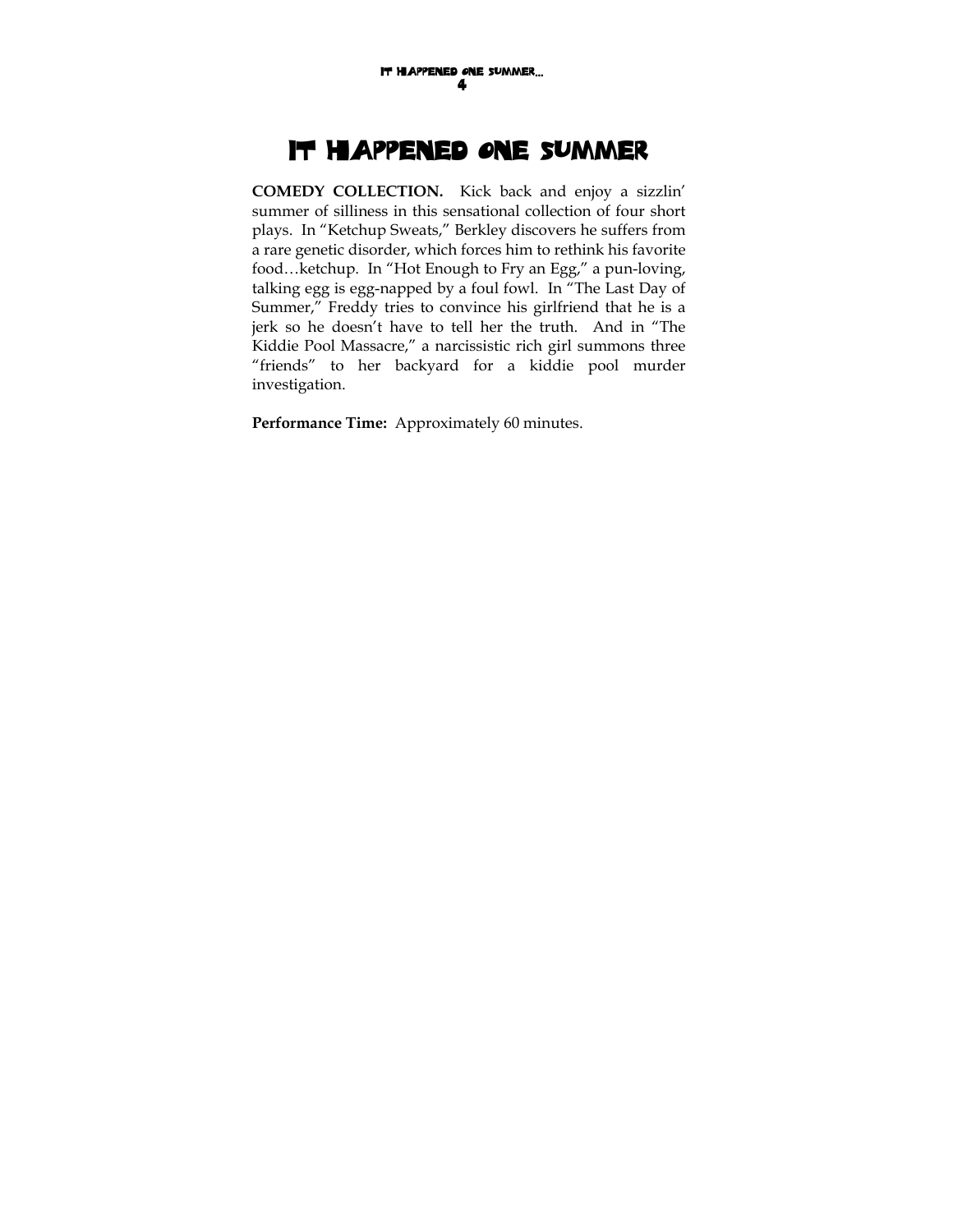

- **BERKLEY:** Teen in love with ketchup who discovers he has a rare genetic disorder; male.
- **BRENDA:** Berkley's girlfriend whose father is a ketchup farmer; female.

**CANDACE:** Berkley's sarcastic older sister; female.

**OFFICER GENE:** Officer who enforces park rules by carrying around absurd signs; flexible.

## Hot Enough to Fry an Egg *(***1 M, 2 F, 2 flexible***)*

- **EGWARD "MR. EGG MAN":** A walking, talking egg who loves egg puns; wears an egg costume; male.
- **DIANE DUBEAKSKE:** Egward's vengeful sister, a chicken who kidnaps Egward and ties him to an asphalt sidewalk; wears a chicken costume; female.
- **ELEANOR EGGBERT:** Chicken farmer who ate Egward and Diane's mother; female.
- **BLAINE:** Benji's best friend and writing partner; flexible. **BENJI:** Blaine's best friend and writing partner; flexible.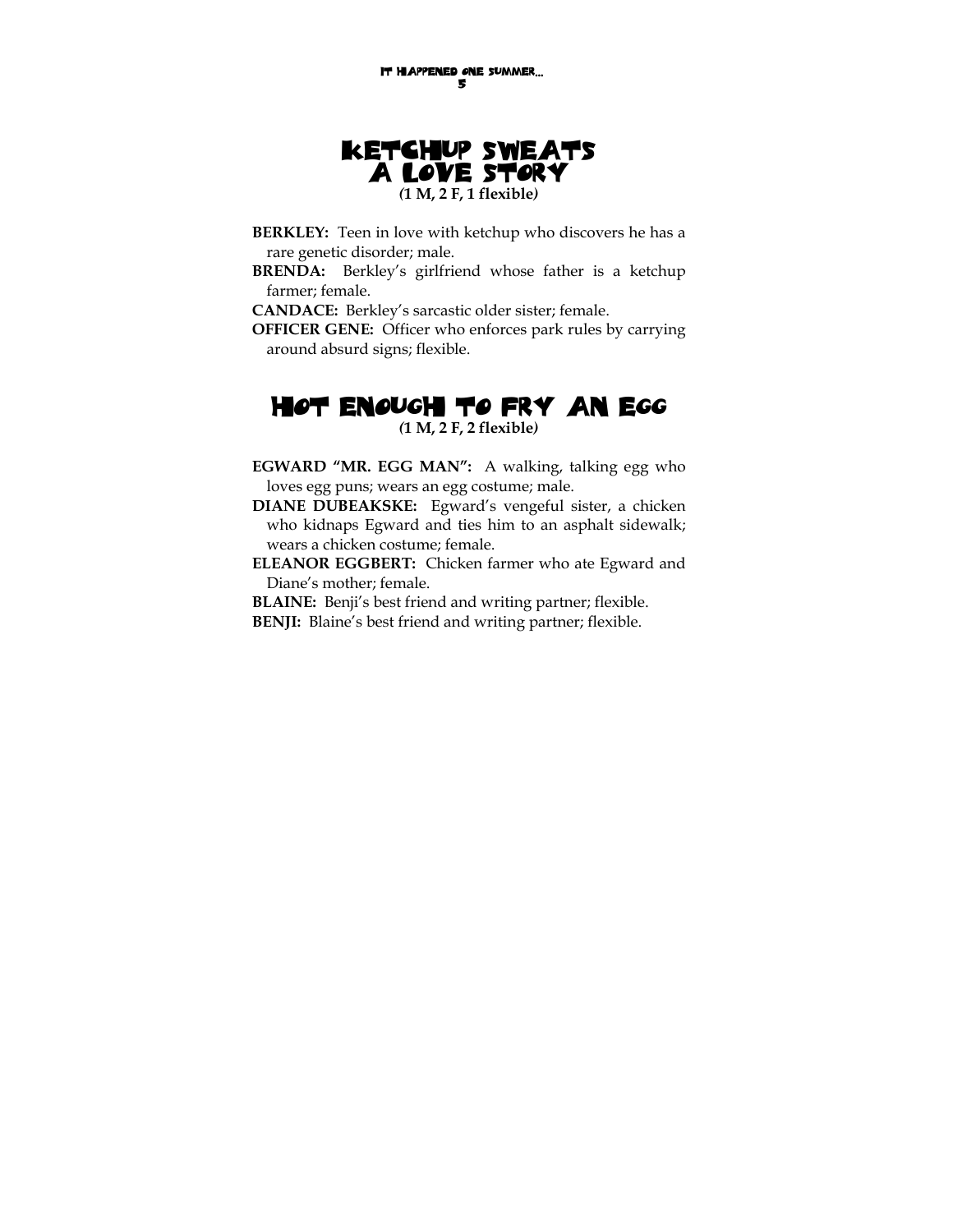# The Last Day of Summer *(***1 M, 1 F***)*

- **FREDDY:** Glenda's boyfriend who is only in town for the summer and doesn't want Glenda to meet "School Freddy"; male.
- **GLENDA:** Freddy's summertime girlfriend; female.

## The Kiddie Pool Massacre *(***1 M, 2 F, 1 flexible)**

- **EZRA KINGSBURY:** Mean, narcissistic rich girl who claims she is kiddie-pool royalty; unpopular with her classmates; female.
- **CASPIAN THORNBURGER:** High school student from a wealthy family who hates the word "fart"; female.
- **THANE HUCKLEBERRY:** High school student from a wealthy family who yearns to go to a relatively excellent college; flexible.
- **HAINSWORTH SMITH:** High school student whose family is wealthy because they won the lottery; male.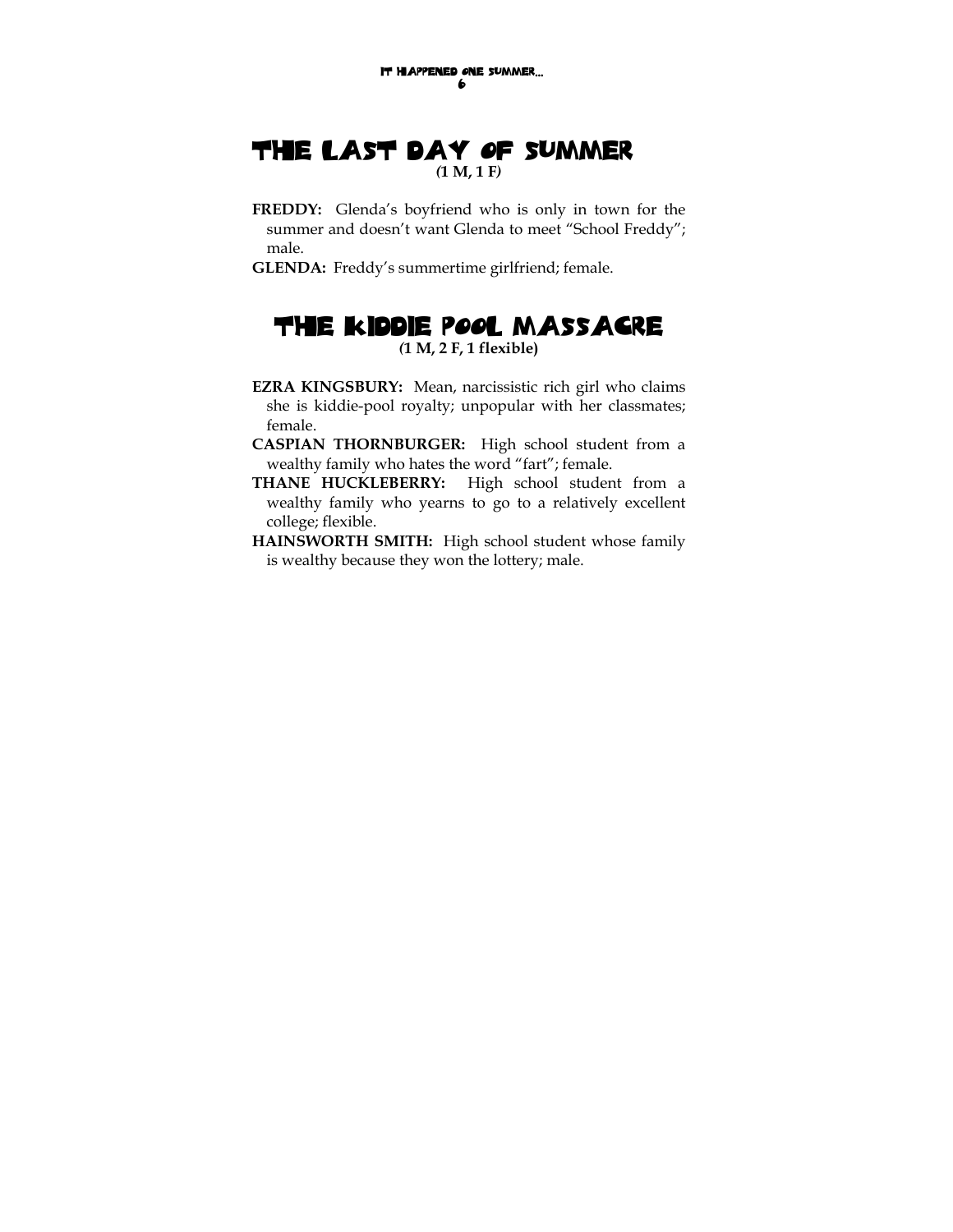# **SETS**

**Ketchup Sweats:** A park, summer. **Hot Enough to Fry an Egg:** Asphalt sidewalk, August. **The Last Day of Summer:** A park, August. There is a bench. **The Kiddie Pool Massacre:** Ezra's backyard. There is a partially deflated kiddie pool with a small table near it.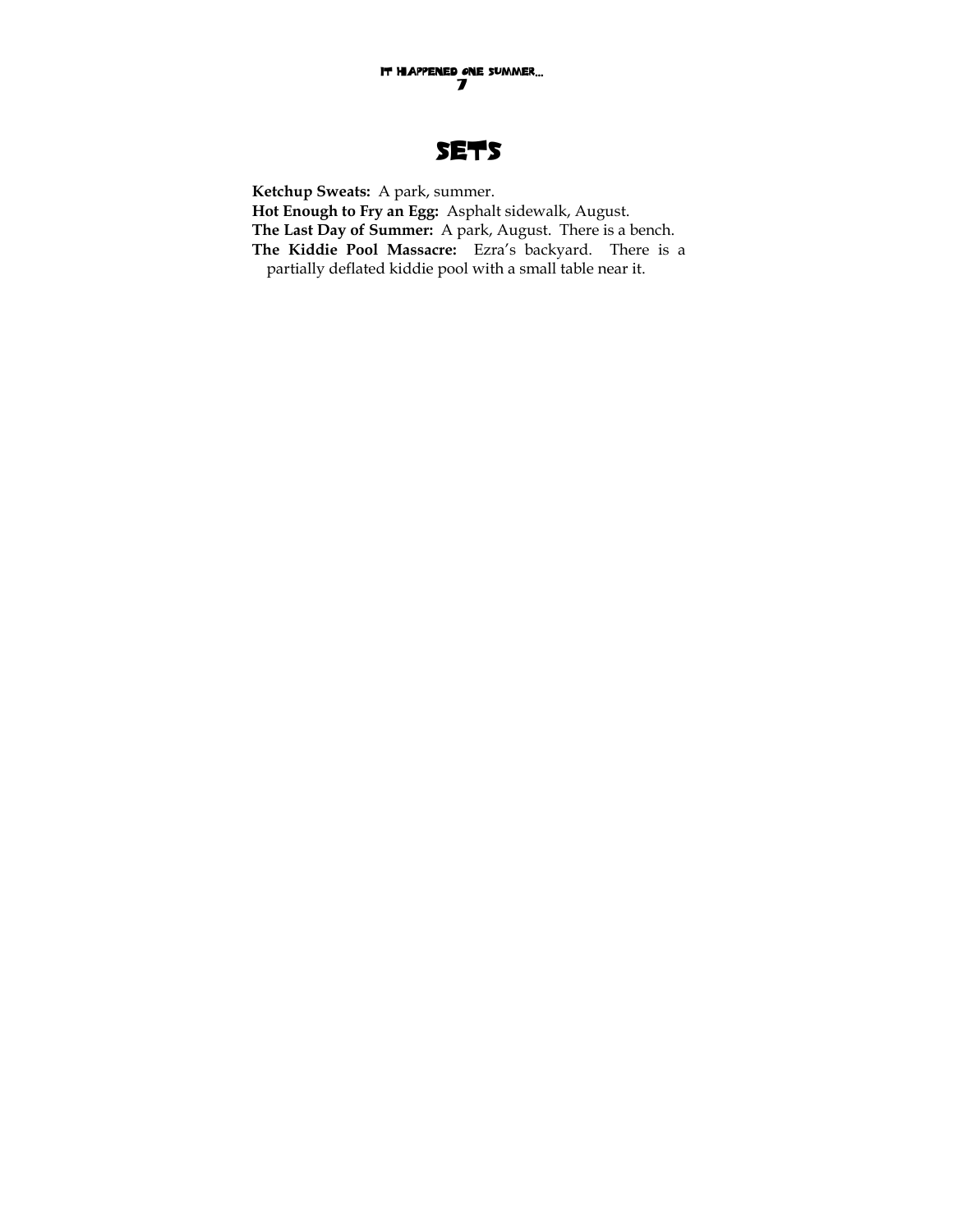# Props

- **Ketchup Sweats: A Love Story:** A bowl of ketchup, an outdoor thermometer, a blanket, assorted picnic items, a wrapped present, a notebook, a ketchup sandwich, a sign that reads, "Talking to yourself in this park is strictly forbidden," a sign that reads, "No signs about rules can be displayed in the park," a sign that reads, "No temporary love-plan planning," a sign that reads, "Invited guests of a picnic are not allowed to leave a picnic until said picnic is complete (even if the participants had to break up their forever love because of a real disorder that sounds completely made up.)"
- **Hot Enough to Fry an Egg:** A rope, a picture of Mother Clucker, a giant tub of chicken lard, a picture of an egg with arms and legs cuddling up to a chick, a trophy for "Double Fisherman's Knot Untying Contest," a trophy for "New Record in Untying a Double Fisherman's Knot," a clock, and two tickets.

**The Last Day of Summer:** A sketchbook, a pencil, a drawing.

**The Kiddie Pool Massacre:** A partially deflated kiddie pool, an umbrella drink, a plastic toy knife, and 3 cell phones.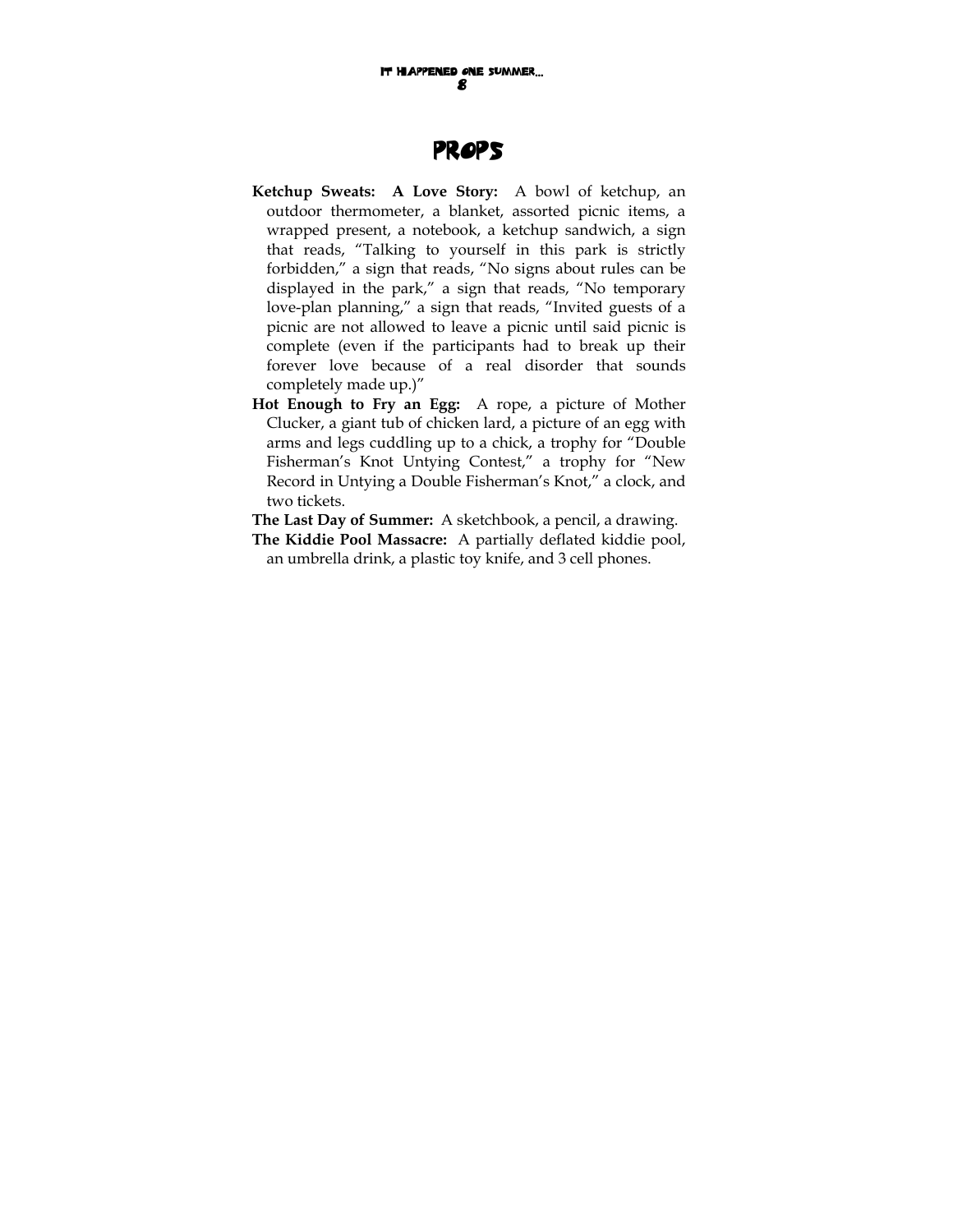It Happened One Summer… 9

## "…when I imagined all the things that could end our forever love, I never once imagined that it would be fear of… condiment."

**—**Brenda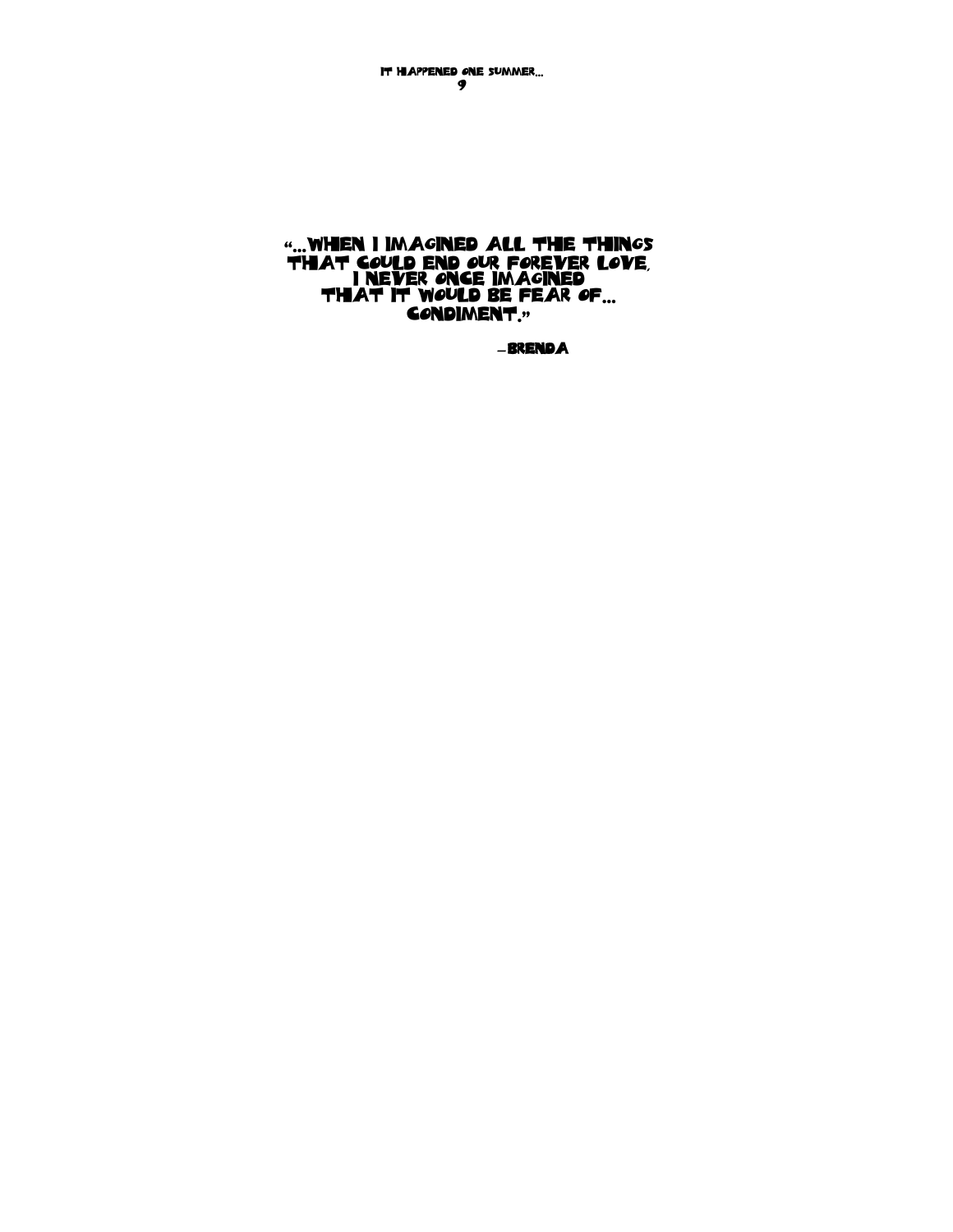# Ketchup Sweats A Love Story

## Scene 1

*(AT RISE: Outdoors, mid-morning. There is an unseen meadow nearby. Berkley is seated, eating a bowl of ketchup. Ketchup is his favorite food for breakfast, lunch, snacks, and dinner. Suddenly, he feels like he's on fire.)* 

BERKLEY: Why am I so heated? *(Takes out an outdoor thermometer and checks the air temperature.)* 67.5 degrees. That's the ideal outdoor temperature for me. *(Eats some more ketchup and begins sweating.)* Am I having hot flashes? *(Gasps.)* Is this early-onset menopause?

*(Candace enters.)* 

- CANDACE: Doubtful, Berkley. It's something far worse. I knew it would happen at some point, and I knew that I would be the one who would gloriously have to tell you the news since Mom and Dad have been on that "recharging vacation" for the past three years. *(Dramatically.)* You, my friend—my lovely brother with minimal discernable unique qualities—have been given a wonderful genetic gift.
- BERKLEY: It's early-onset menopause, isn't it? *(Crosses away from her.)* I should have known. All the signs were there. CANDACE: Were they?
- BERKLEY: Oh, yeah. The hot flashes, the…and
- the…and…hot flashes. *(Turns to Candace.)* You know, besides hot flashes, I don't know any other symptom of menopause…or if a teenage boy can get menopause.
- CANDACE: Well, there is male menopause, but the difference is that male menopause features a slow decline in testosterone as men age. In contrast, as a woman ages, her hormones simply stop.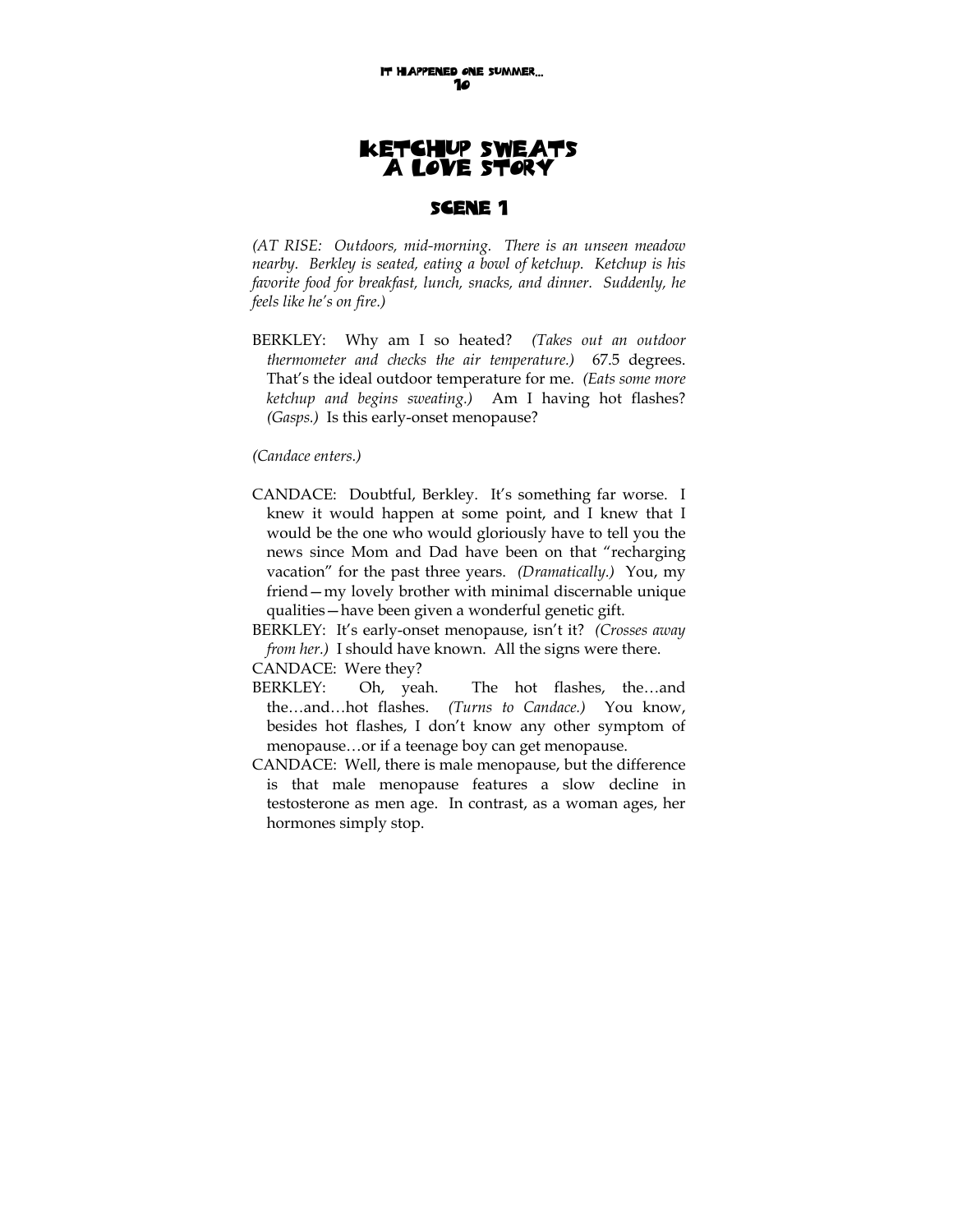- BERKLEY: I don't know any of those words…well, the big ones. I do know a few of the tiny ones like "A."
- CANDACE: *(To herself.)* Wow, I got the looks *and* intelligence.
- BERKLEY: Well, I got…charm…and apparently a genetic disorder. *(Approaches Candace and grabs her by the shoulders, dramatically.)* What is it?! You must tell me, Candace! Look at me! I'm sweating buckets of—! *(Realizes.)* Actually, I've stopped sweating. *(Lets go of Candace's shoulders and dramatically turns away from her.)* Am I about to go into a coma? I've heard of such things.

CANDACE: Have you?

BERKLEY: No.

CANDACE: Didn't think so. Anyway, let's go inside.

- BERKLEY: *(Turns to Candace.)* Are you going to put me down because of my genetic disorder? How dare you not give me a chance to live out my last few precious moments!
- CANDACE: No. I would have to put myself down as well because I have it, too. Mine, though, is a recessive recessive and yours is not. Why I'm bringing you into the house is that Mom and Dad prepared a booklet for me to use as I explain to you what this means.
- BERKLEY: Am I going to be okay? I need to know because I'm meeting Brenda―you know, my beloved―and we're going to make our forever-love plans.
- CANDACE: First, you're 14, stop. And, second… *(Puts her hand on his shoulder, dramatically.) …*the life you knew as happy-go-lucky Berkley is over.
- BERKLEY: Oh, dear! I need my ketchup bowl!
- CANDACE: No, leave it. Trust me, it's better there.

*(Berkley is in a state of shock. Candace takes one of Berkley's hands and leads him off. As lights fade to black, Berkley reaches out yearningly for his bowl of ketchup and exits.)*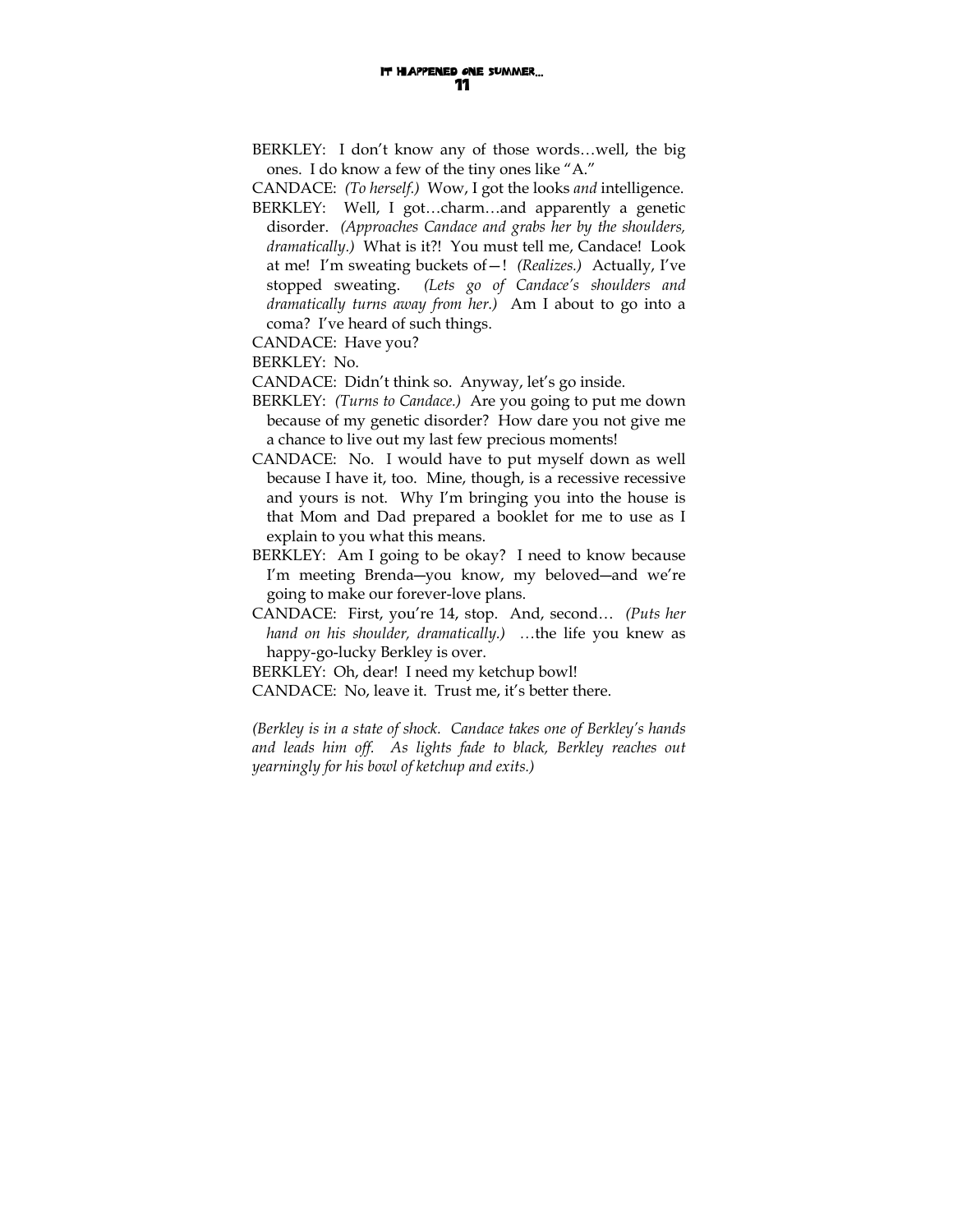#### Scene 2

*(AT RISE: A delightful park, midday. Brenda is setting up a beautiful picnic. There is a wrapped present set off to one side. Excited and nervous, she starts pacing about.)* 

BRENDA: *(To herself.)* I can't believe that today Berkley and I will write in our journals about our forever love. *(As in a musical, she looks up happily.)* That's right, chirp away bluebirds of happiness…that I am sure would be chirping if there wasn't a rule in this park that bluebirds were not allowed to chirp nor be in the park. I hear you anyway, my bluebirds, even if you're not here…or chirping. Because happiness hears even when there's nothing to hear because what's to hear isn't here to create what's to hear. *(Laughs.)*  That is a very confusing sentence! I wonder why my dear Berkley is late. *(Officer Gene enters. Turns to him.)* Hello, Officer Gene.

OFFICER GENE: Call me, "Officer Gene." And, hello, Brenda. Are you here with anyone?

BRENDA: Of course, silly…you.

OFFICER GENE: No, I mean before.

BRENDA: Before what?

OFFICER GENE: Before I got here.

BRENDA: Just the bluebirds.

OFFICER GENE: *(Mood changes. Tense.)* There were bluebirds here?

BRENDA: Only in my mind.

OFFICER GENE: Let's keep it that way. Who were you talking to?

BRENDA: Just a moment ago?

OFFICER GENE: Yes.

BRENDA: You.

OFFICER GENE: No. Go back more moments.

BRENDA: How many?

OFFICER GENE: Seventeen.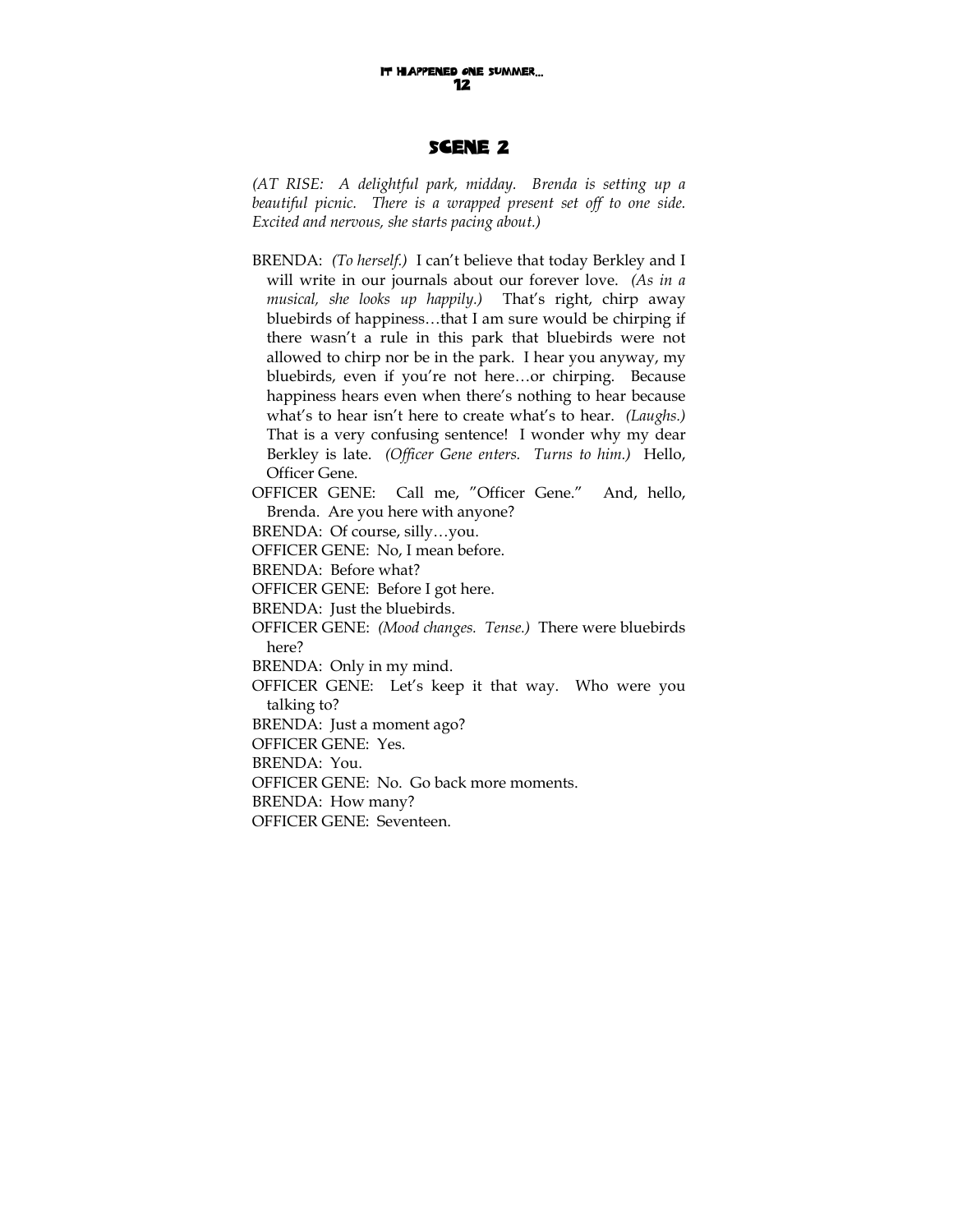BRENDA: Oh. I was talking to myself. *(Officer Gene makes a condescending sound.)* Did I do something wrong? OFFICER GENE: I'm afraid so. *(Pulls out a sign.)* Look…

#### *(Brenda looks at the sign.)*

- BRENDA: *(Reads.)* "Talking to yourself in this park is strictly forbidden." *(Looks up at Officer Gene.)* Oh my, I'm so sorry. I was unaware of this new rule. Perhaps you should display the sign until all are aware of the new rule.
- OFFICER GENE: Can't. *(Pulls out another sign.)*
- BRENDA: *(Reads.)* "No signs about rules can be displayed in the park." I see.

**[END OF FREEVIEW]**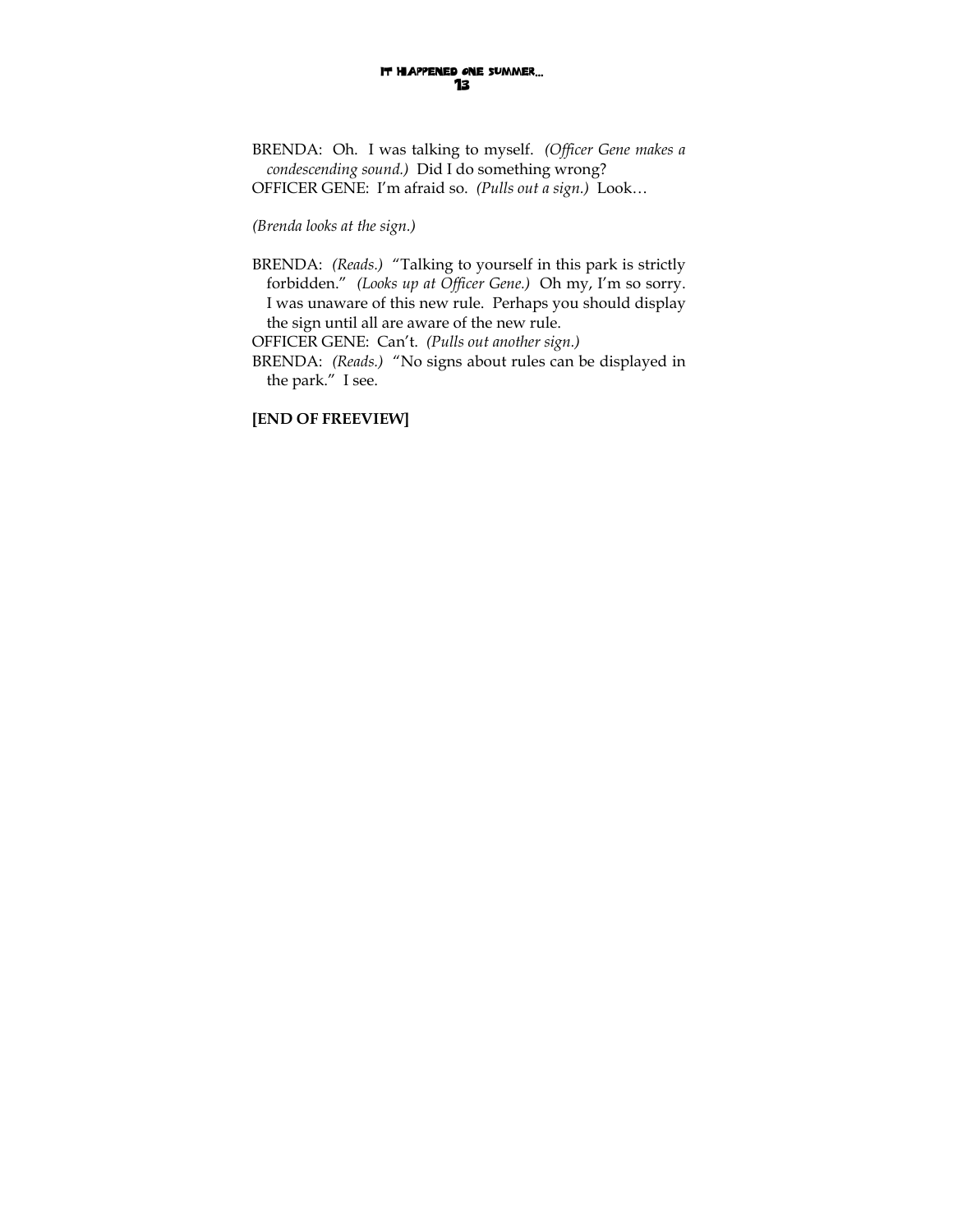―Eleanor

"Well, the truth hurts, but not as much as being a character in this scene…"

It Happened One Summer… 14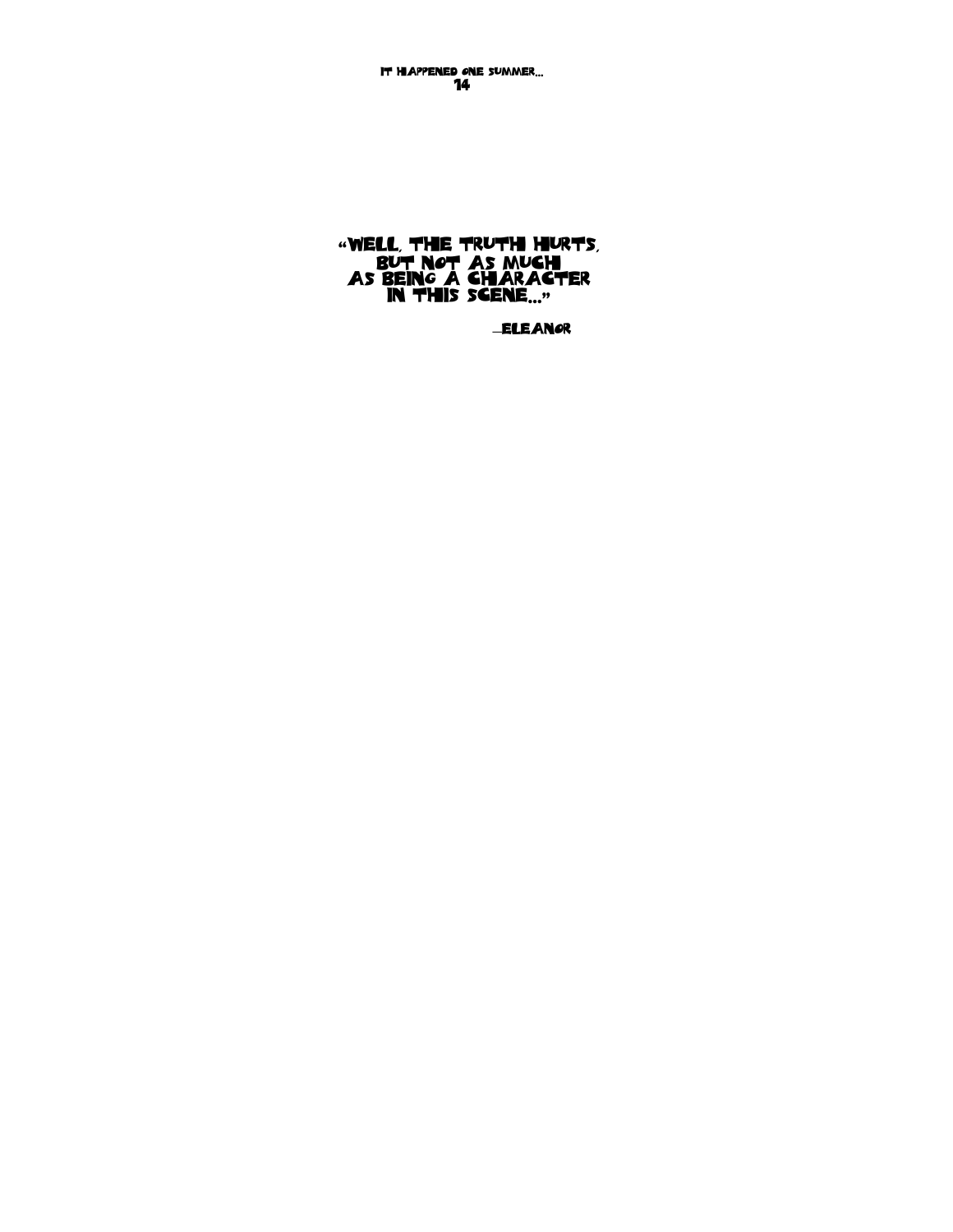# Hot Enough to Fry an Egg

*(*AT RISE: *Asphalt s*idewalk*, very hot, late August. Our hero, Mr. Egg Man, is tied up on the asphalt sidewalk. He tries to move but cannot. He sighs.)* 

EGWARD: *(To himself.)* Um…a talking egg tied to an asphalt sidewalk on a summer day. It almost feels…staged. *(Pause.)*  I suppose I'm about to find out if it's hot enough to fry a…me.

DIANE: *(Offstage.)* Oh, it is.

- EGWARD: Who said that from a place where I can't *egg-sactly* see them?
- DIANE: *(Offstage.)* The one who kidnapped and tied you to the asphalt.

EGWARD: Why don't I remember that happening?

DIANE: *(Offstage.)* Because I drugged you.

- EGWARD: That's why I feel so *eggs-hausted*. *(Offstage, Diane groans.)* What?
- DIANE: *(Offstage.)* Your egg puns are… *(Says it like "foul*."*) …fowl*. I wish for you to stop.

EGWARD: You want me to stop *yolking* around? Then reveal yourself, you dastardly villain!

- DIANE: *(Offstage.)* Oh, I will. *(Pause.)* Or perhaps I already did…with a pun of my own.
- EGWARD: I didn't hear anything that sounded punny. Punmaking deserves your best efforts and articulation, and you clearly did neither.
- DIANE: *(Offstage.)* There you go again with your unhelpful hardboiled critiques.
- EGWARD: *That* was somewhat good but also…false! Reveal yourself!

DIANE: *(Offstage.)* When the time is right.

*(Pause.)*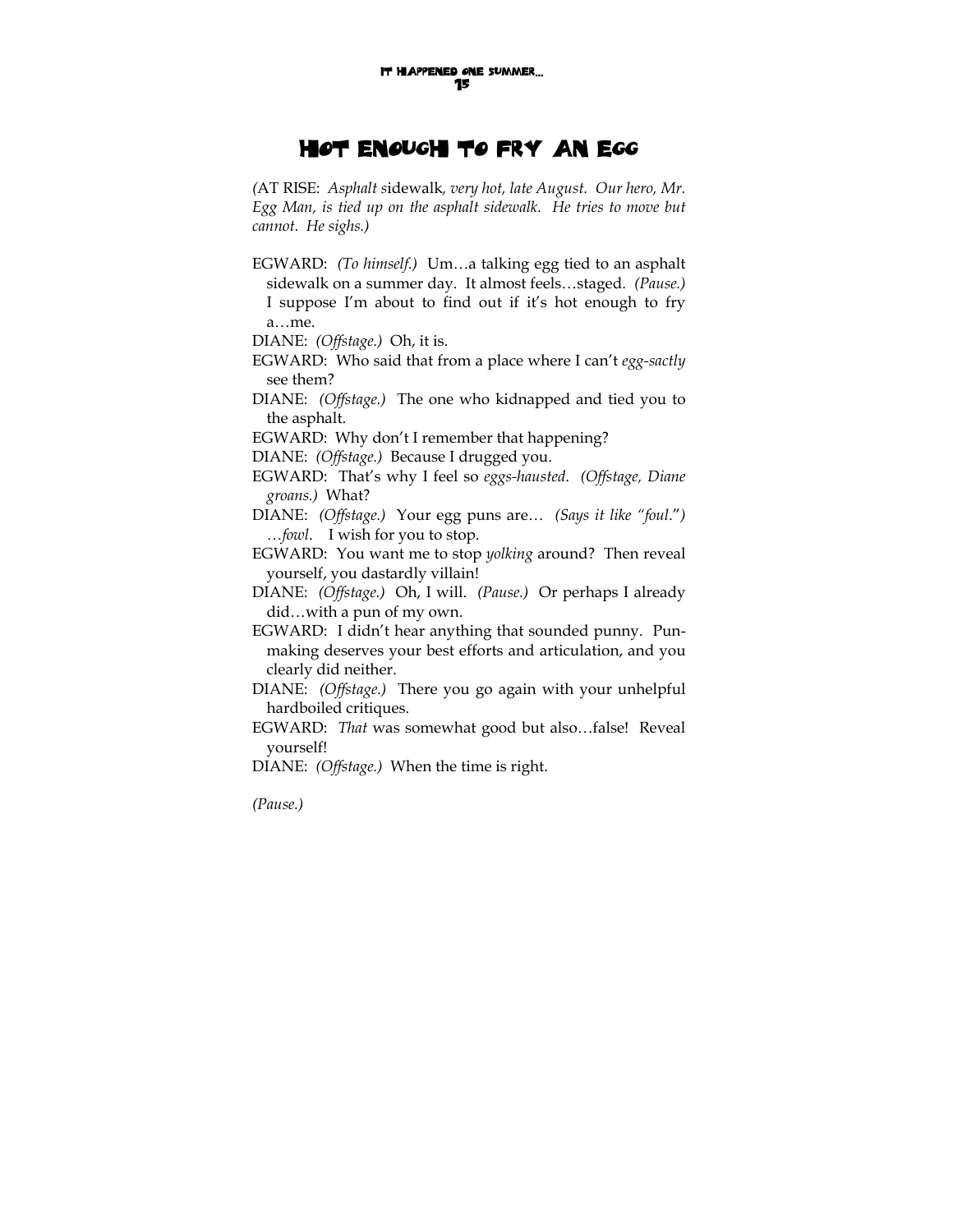EGWARD: Which will be when? I mean, this skillet's gettin' hot in here— DIANE: Now.

*(Diane enters. She is a chicken.)* 

EGWARD: Mother Clucker!

DIANE: No, Mother Clucker is dead! Because of you! EGWARD: Wait, what?

- DIANE: That's right. Do you remember, Mr. Egg Man, three years ago on a busy street when you were walking and you had a chicken walking beside you? *(Egward thinks. Shouts.)*  Of course, you do!
- EGWARD: You know, it's a common fallacy that talking eggs have *egg-ceptional* memories. Talking eggs, as they say, are actually the goldfish of talking breakfast food.

*(Diane takes out a picture of Mother Clucker.)* 

DIANE: Oh, so you don't remember her? Maybe this will ring a bell. *(Holding the picture closer.)* Look at it.

*(Egward looks at the picture closely.)* 

EGWARD: *(Remembers.)* Wait, I walked down a road with someone who looked *eggs-actly* like her…about three years ago. But what does my walking down the road with some chicken three years ago have to do with my walking down a road with a similar-looking chicken three years ago? *(Laughs.)* Oh, don't answer that. Sorry, sometimes my brain gets all *scrambled*. *(Laughs.)* Anywho…I do remember her, and let me tell you, our relationship wasn't *egg-sactly* what I wanted it to be. She wasn't very open to my *egg-cellent* critiques of her shortcomings, which, by the way, came in the dozens. *(Laughs.)* 

DIANE: Stop laughing! It's not funny!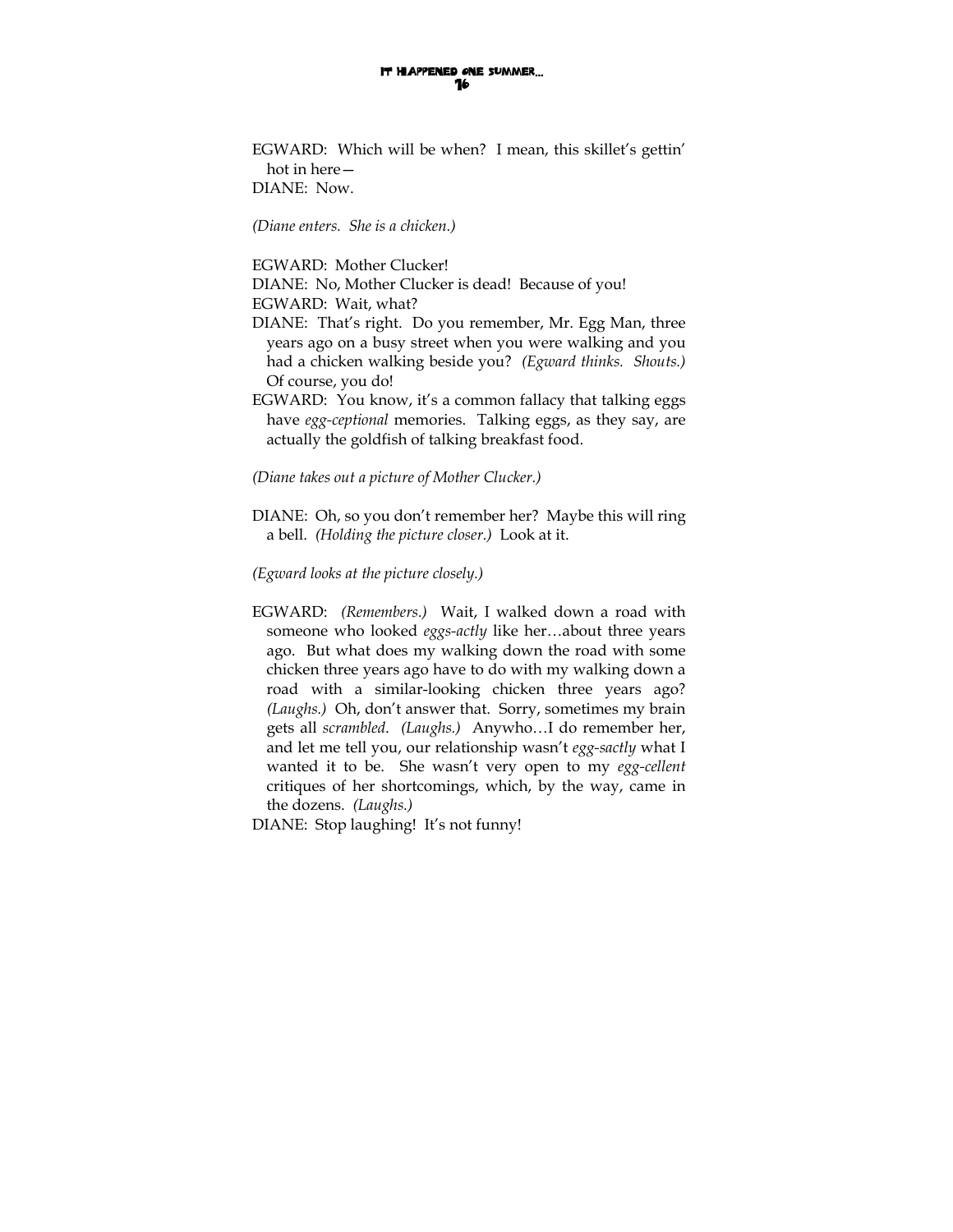- EGWARD: Hey, don't get your feathers ruffled any more than they already are.
- DIANE: Do you even know what happened to her?
- EGWARD: No, she just up and crossed the road, and I kept on walking. I never knew why she crossed the road, though.
- DIANE: Mother Clucker crossed the road because she could no longer take your "helpful critiques of her shortcomings." But she didn't make it to the other side because she was crushed by an 18-wheeler!
- EGWARD: Ah, chicken *flatbe'*, I suppose. *(Laughs.)* Sorry, that was completely and 100 percent insensitive, but when a pun arrives, there's not much I can do.
- DIANE: You won't have to worry about it much longer because soon you'll be burnt to a crisp.
- EGWARD: Ouch. So, a shell for a shell, I see.
- DIANE: Mother Clucker had feathers.
- EGWARD: But she had a shell once…just like me. Just like you.
- DIANE: Those days are forgotten, but I will never forget dear old Mother Clucker and what you did to her.

*(Mr. Egg man considers this.)* 

EGWARD: I understand. So, are you here to simply watch me fry?

DIANE: Oh, yes, but I'm not going to be the only one. I've invited two of your friends…your only two friends.

EGWARD: Blaine and Benji? *(Diane nods.)* Yay! It can't be a fry party without my best buds in the world!

DIANE: Stop being excited!

*(Blaine and Benji enter and are stunned at what they see.)* 

BLAINE: *(To Egward.)* What's going on here, bucko?

*(Smiling, Diane turns to them.)*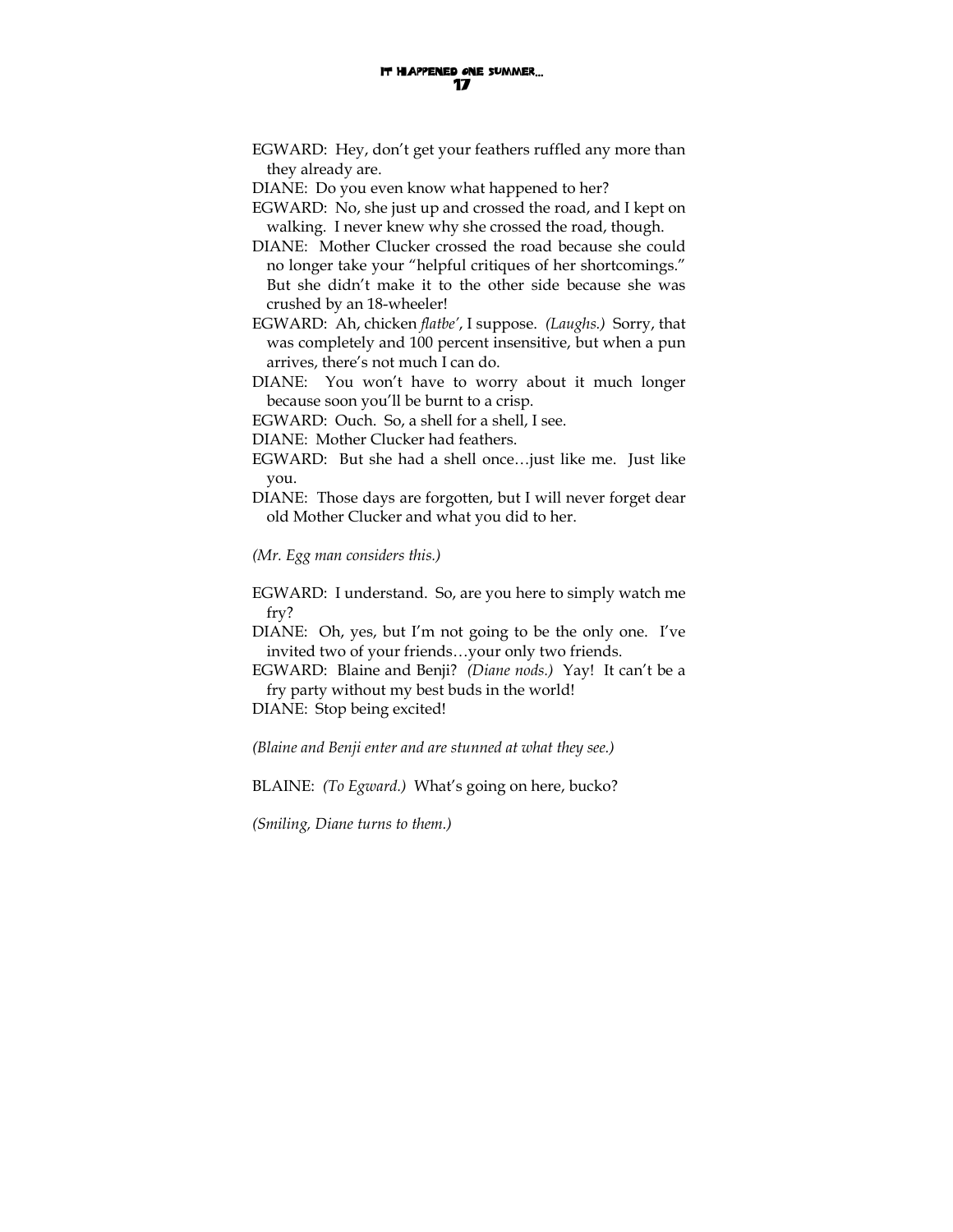BLAINE/BENJI: *(Shout.)* Diabolical Diane Dubeakske! DIANE: That's right, Blaine and Benji. So glad you could make it to watch your friend fry!

*(Mr. Egg man sees Blaine and Benji.)* 

EGWARD: *(Excited.)* Blaine and Benji! Hi, guys!

BLAINE/BENJI: *(Excited.)* Mr. Egg Man!

BLAINE: *(To Egward.)* We didn't know you were here.

- DIANE: What? I have him tied to the asphalt. And I just said, "Watch your friend fry."
- BLAINE: I thought you were talking to Benji about me because in the sun I do tend to fry.

BENJI: You do. *(To Diane.)* And I'm simply not that observant.

BLAINE: *(To Diane.)* But now that we know that it is Mr. Egg Man, if you think *omelet-tin'* our friend fry, you've got another…thing coming. *(To Benji.)* The reason it was "omelet-tin'" instead of—

BENJI: Was because if you made it plural, it wouldn't be a pun. I understand.

EGWARD: I don't mean to rush this along, but this frying is not as delightful as I had hoped.

BLAINE: Right! Come on, Benji! Let's foil this foul fowl!

EGWARD: Ah, Diane! That was the pun you attempted to make earlier. "Foul" and "fowl"! See the difference? If you wanted me to get the pun, articulation is vital!

#### **[END OF FREEVIEW]**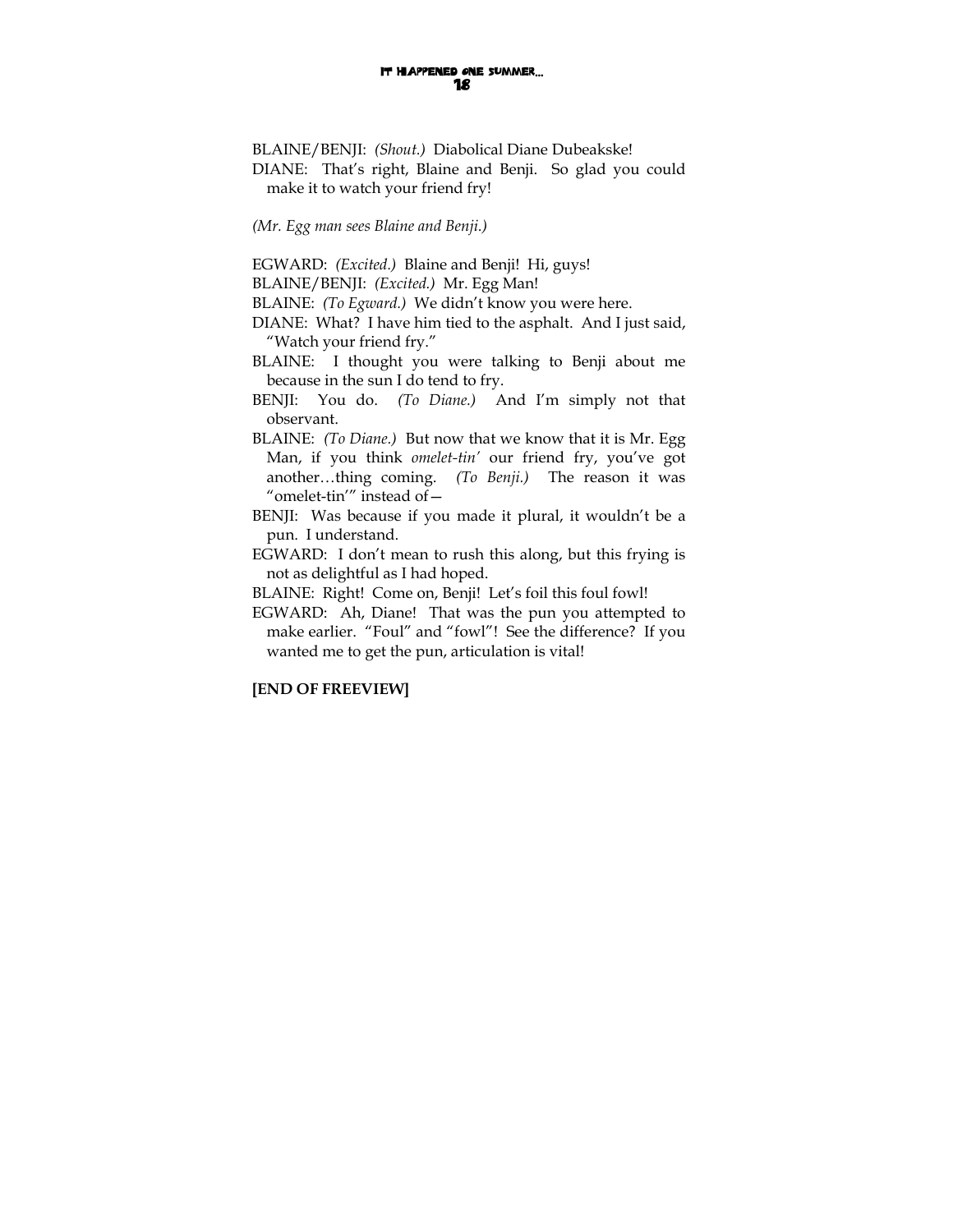―Freddy

## "See why I wanted you to think I was a jerk instead of telling you **the truth?"**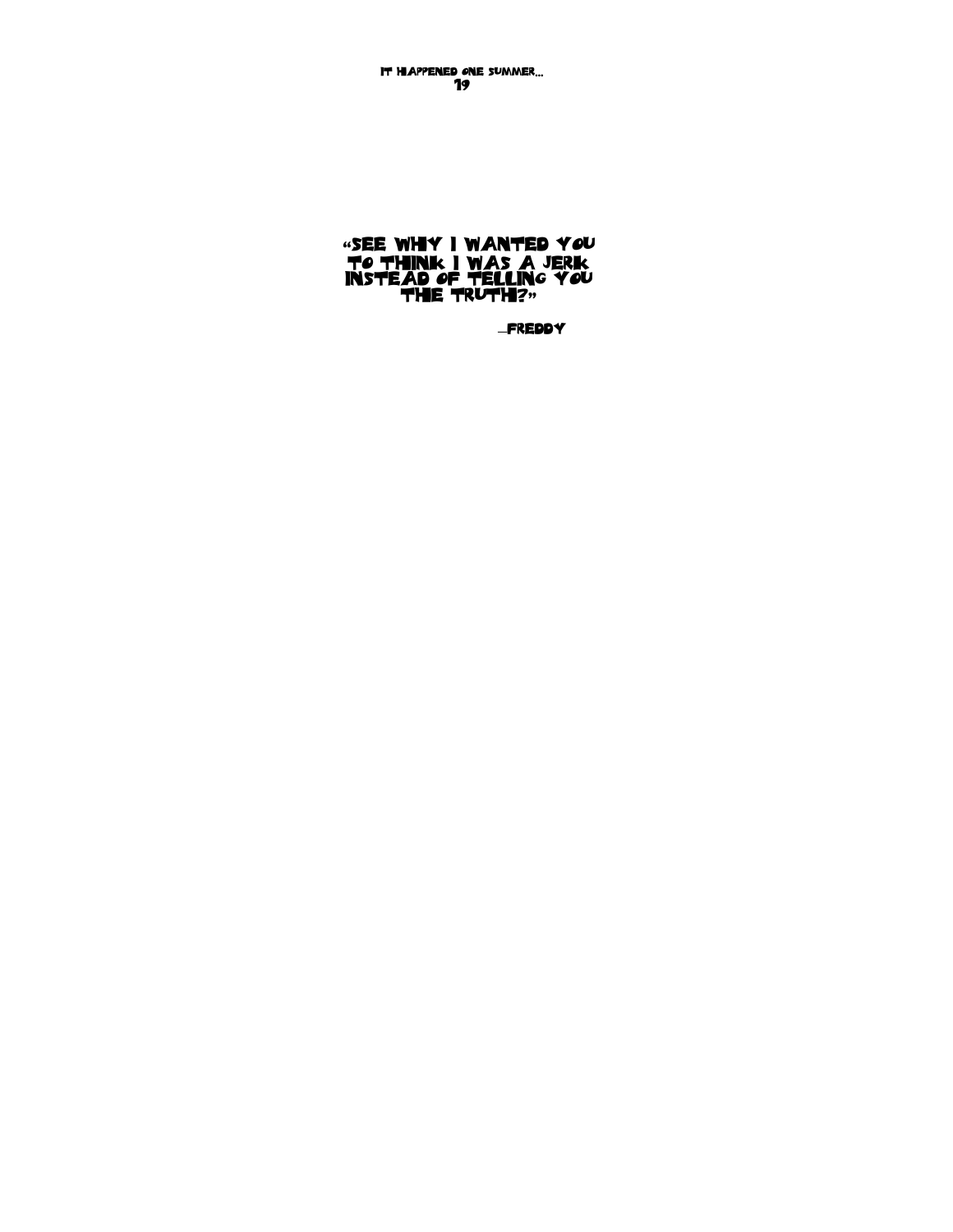## The Last Day of Summer

*(AT RISE: A park, late afternoon, August. Freddy is sitting on a bench, drawing in his sketchbook. He looks like he is super into it. Glenda, his girlfriend, enters.)* 

GLENDA: Hi, Freddy.

*(Freddy looks up and smiles.)* 

FREDDY: Hey, Glenda.

*(Glenda approaches.)* 

GLENDA: What are you working on?

FREDDY: A sketch…of my sketchbook…in my sketchbook.

GLENDA: In your sketchbook? *(Freddy nods.)* Cool.

FREDDY: Not really, but drawing sketchbooks is kind of my thing because they're rectangles, and I can only draw rectangles well. I got some mad rectangle drawing skills.

GLENDA: I've never heard someone say that before.

FREDDY: And I'm guessing, here, you probably won't. I also drew something for you earlier…like a going away gift.

GLENDA: Oh. I didn't know we were exchanging gifts. Because if I had—

FREDDY: Don't worry about it. The drawing is terrible. I opted not to use rectangles because…you deserve more than rectangles. You deserve other shapes, too. But once I finished and looked at it, I realized I should've stuck with rectangles.

GLENDA: I'm sure it's—

FREDDY: You haven't seen it yet.

GLENDA: I know I'm going to love it. By the way, I have something to tell you.

FREDDY: Good news, right?

GLENDA: Yeah. I mean, I hope you think it is.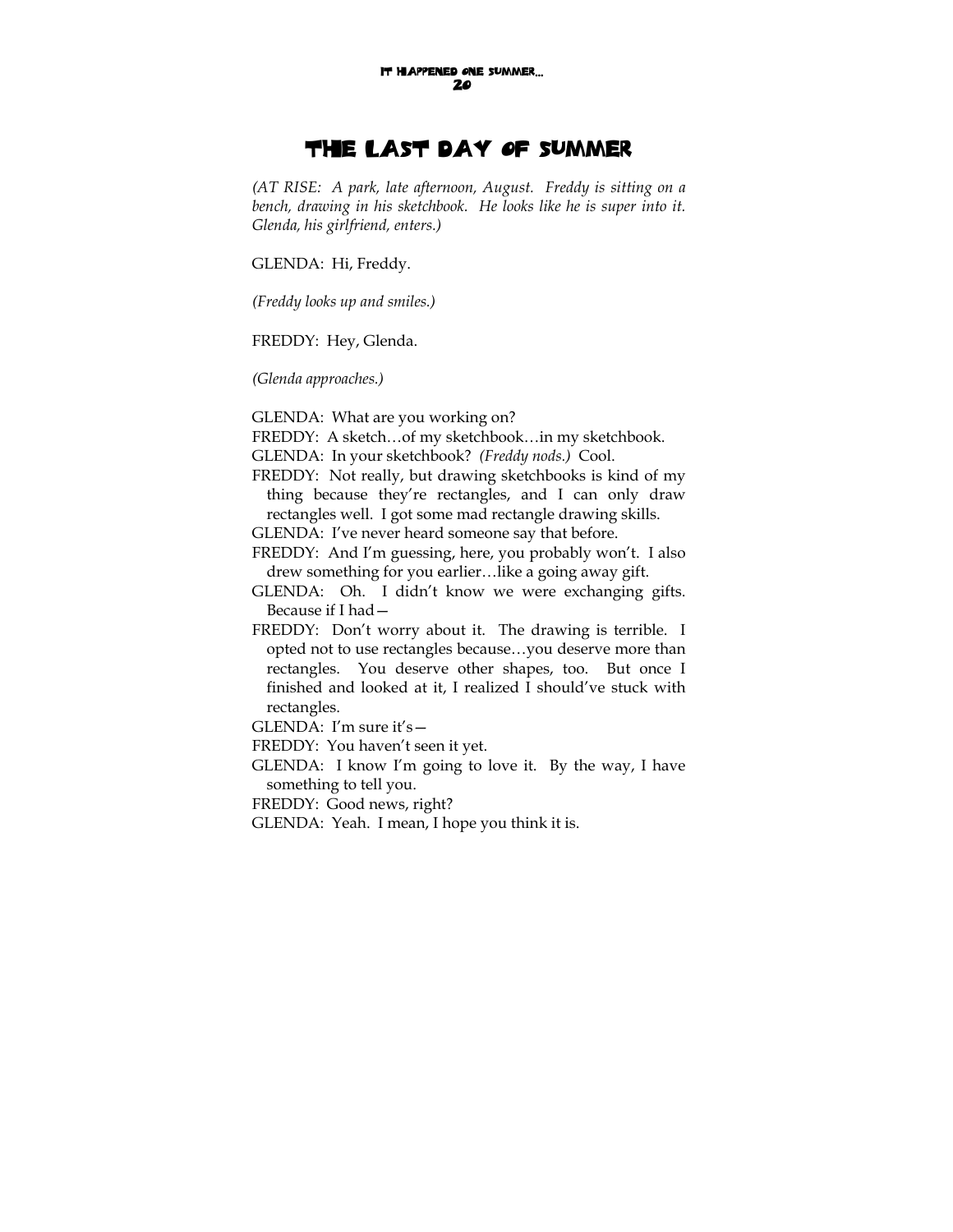FREDDY: Sweet. I should give you my drawing first, so we'll both have something to look forward to after the utter disappointment of you seeing my drawing.

GLENDA: Okay. *(Pause.)* Are you going to give it to me?

*(Freddy crosses away from her. Silence as Freddy looks at her, pondering something.)* 

- FREDDY: I suppose that's what I should do since I did draw it for you.
- GLENDA: And you said mere seconds ago that you wanted to go first.
- FREDDY: *(Looking at her.)* Yeah, I'm just a little nervous about giving it to you.
- GLENDA: I didn't even know you got nervous about…anything.
- FREDDY: *(Laughs.)* It's just…here you go. *(Tears out the drawing, accidentally tearing it in half. Takes a moment, tears the other half out, approaches her, and hands her both pieces.)* Hold them together like this.

*(Freddy demonstrates, holding the two pieces together. Glenda takes the two torn pieces and holds them together as Freddy had done.)* 

- GLENDA: Thanks. It's… *(Looks closer at the torn pieces. Confused.)* Wait…what is it? Perhaps I can't see it because it got torn in half.
- FREDDY: I wish, but, no. It's my non-rectangle drawing ability that hinders my ability to draw anything not 100 percent rectangle based. Since this is our last time together, I really wanted to give you something unique. It was a stupid idea.
- GLENDA: No, it's not stupid at all. I love it. It's a gift from the heart, and that's all that matters, anyway.
- FREDDY: That's the same thing my dad always told me when I made him non-rectangle-based art. When I tried to give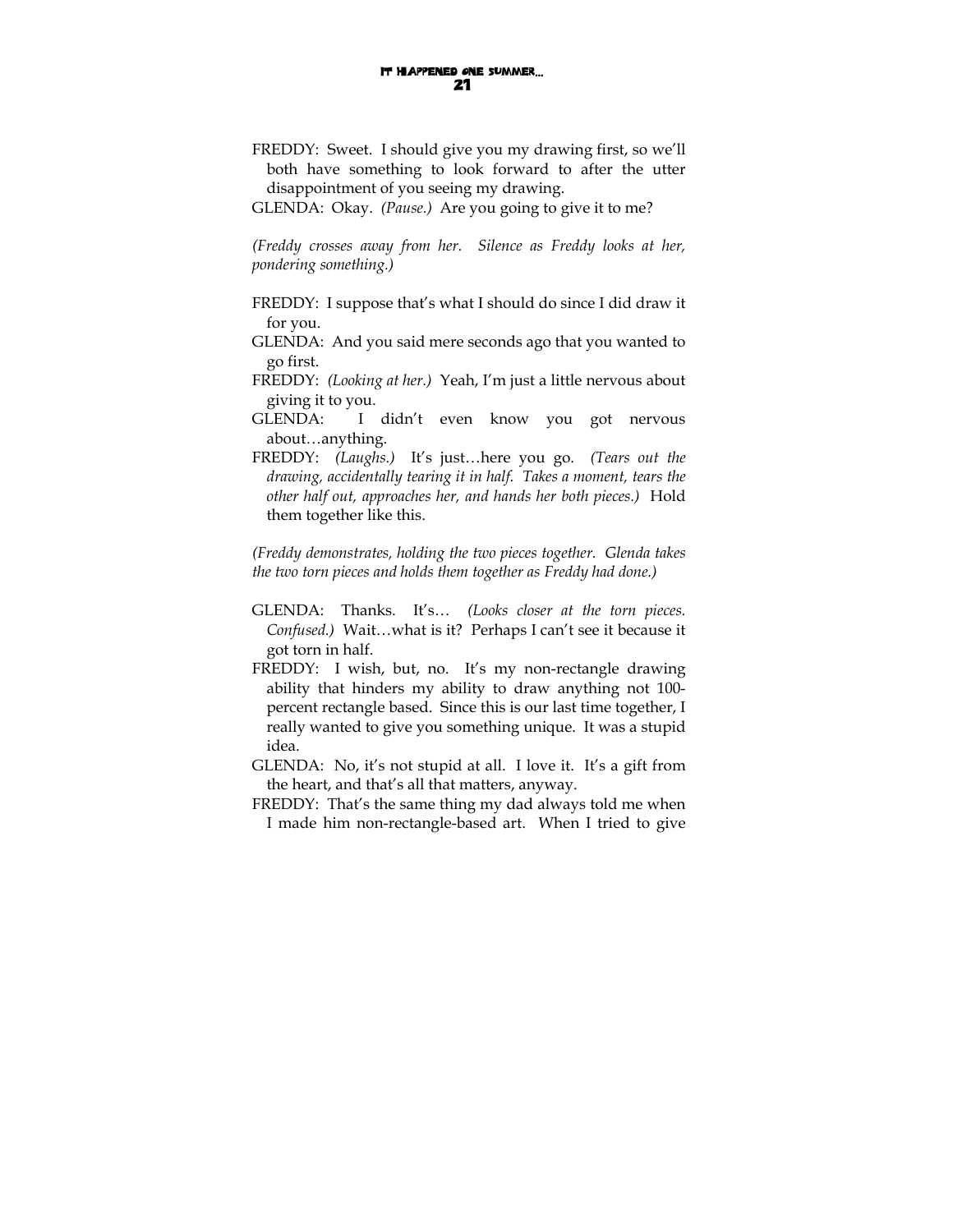my mom anything I made, she would just look at it and say, "pass." Then she would hand it back to me.

GLENDA: Really?

FREDDY: Yeah. Anyway, that's supposed to be 63 of our best memories from this summer.

GLENDA: It's lovely. And I'm sure if I looked for a…a really long time, then I could—

FREDDY: Doubtful.

GLENDA: I'll try anyway. Besides, these won't be our last memories together. We have time to make so many more.

FREDDY: Not too many more. I'm leaving in an hour.

GLENDA: I don't mean *today*.

FREDDY: Oh, you mean like next summer? I won't be here. My mom signed me up for an all-summer summer-camp. My mom and dad will be here, though, if you want to hang out with them.

GLENDA: Probably not, but I'm not talking about next summer, either. Remember when I said I had good news?

### **[END OF FREEVIEW]**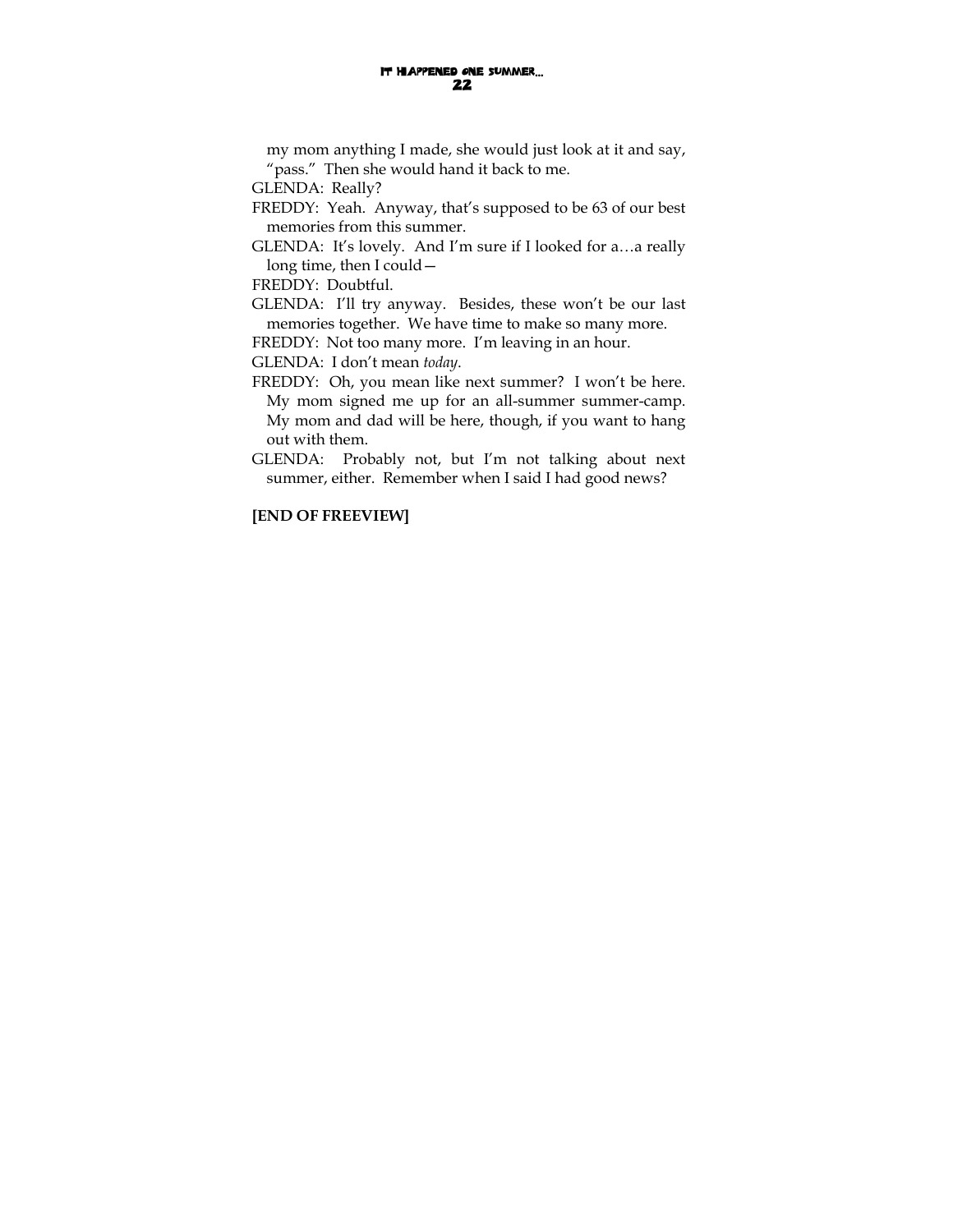It Happened One Summer… 23

## "ah hope! What a lovely disease."

―ezra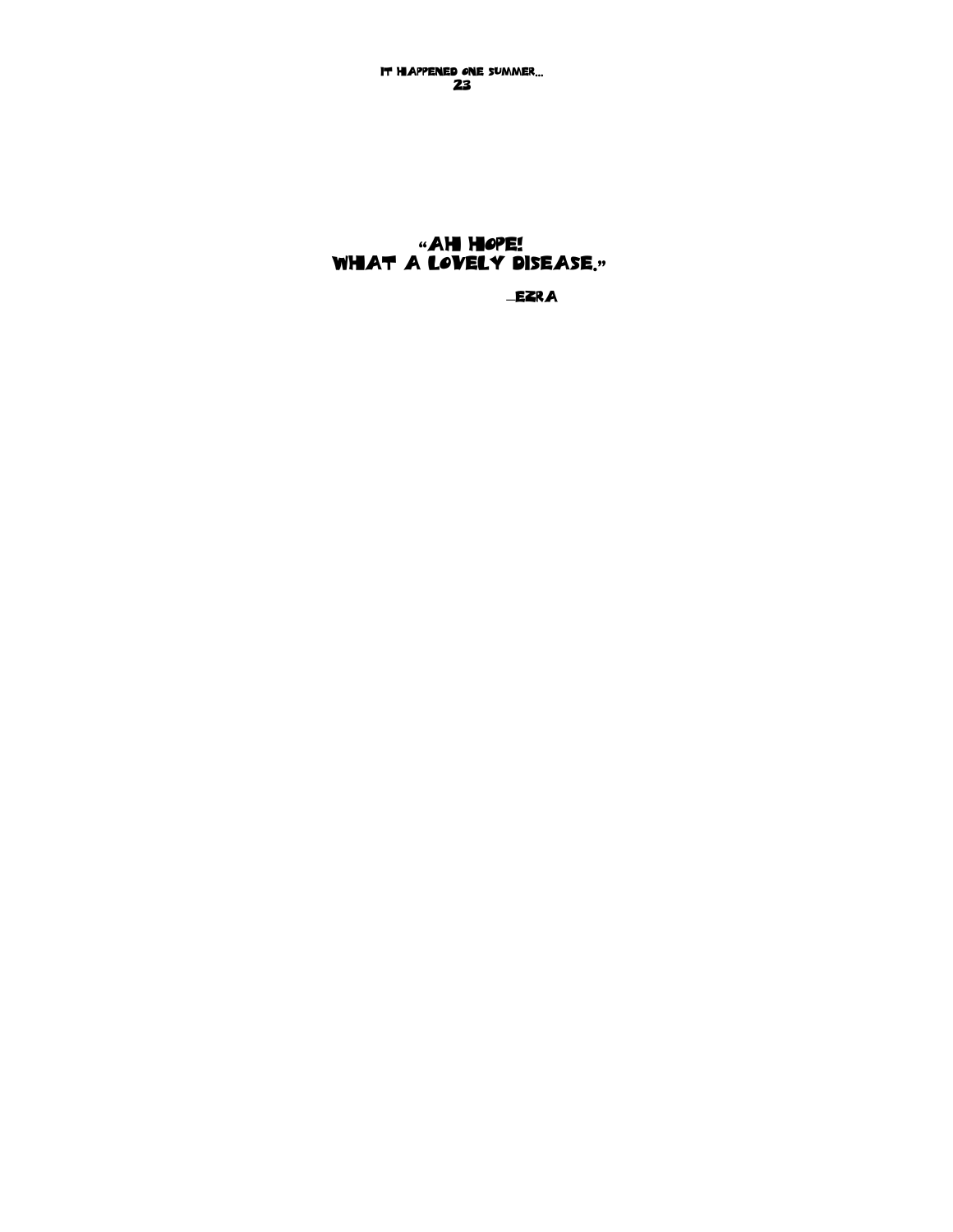## The Kiddie Pool Massacre

*(AT RISE: Ezra Kingsbury's backyard. Ezra Kingsbury is sitting in a deflated pool, drinking an umbrella drink. Thane, Hainsworth, and Caspian enter, looking annoyed. Ezra Kingsbury stares at them but says nothing.)* 

THANE: *(To Ezra.)* So?

*(Ezra continues looking at them.)* 

EZRA: Oh, I'm sorry. I didn't see you there.

CASPIAN: You were looking right at us, Ezra.

EZRA: Was I? *(Pause.)* I was. What brings you three here when you should be at the biggest par-tay of the year?

HAINSWORTH: Your urgent texts did.

EZRA: That's right. And you came running…like I knew you would because I've always been your Pied Piper and you…my tiny, tiny rats.

CASPIAN: Why are you sitting in a deflated kiddie pool? EZRA: Why, indeed, Caspian? Why, indeed…

*(Pause. Silence.)* 

HAINSWORTH: Crap. You tricked us, didn't you? So we would show up at another one of your lame kiddie-pool parties!

EZRA: My homecoming kiddie-pool party was not lame! It was one of the most talked-about parties of the school year! It went viral.

HAINSWORTH: For the wrong reasons!

EZRA: There are no wrong reasons to go viral, Hainsworth.

CASPIAN: Everyone was making fun of you, Ezra.

EZRA: Why would I care what the entirely forgettable population of our school had to say about me?

THANE: Look, Ezra, I know we haven't really talked to you—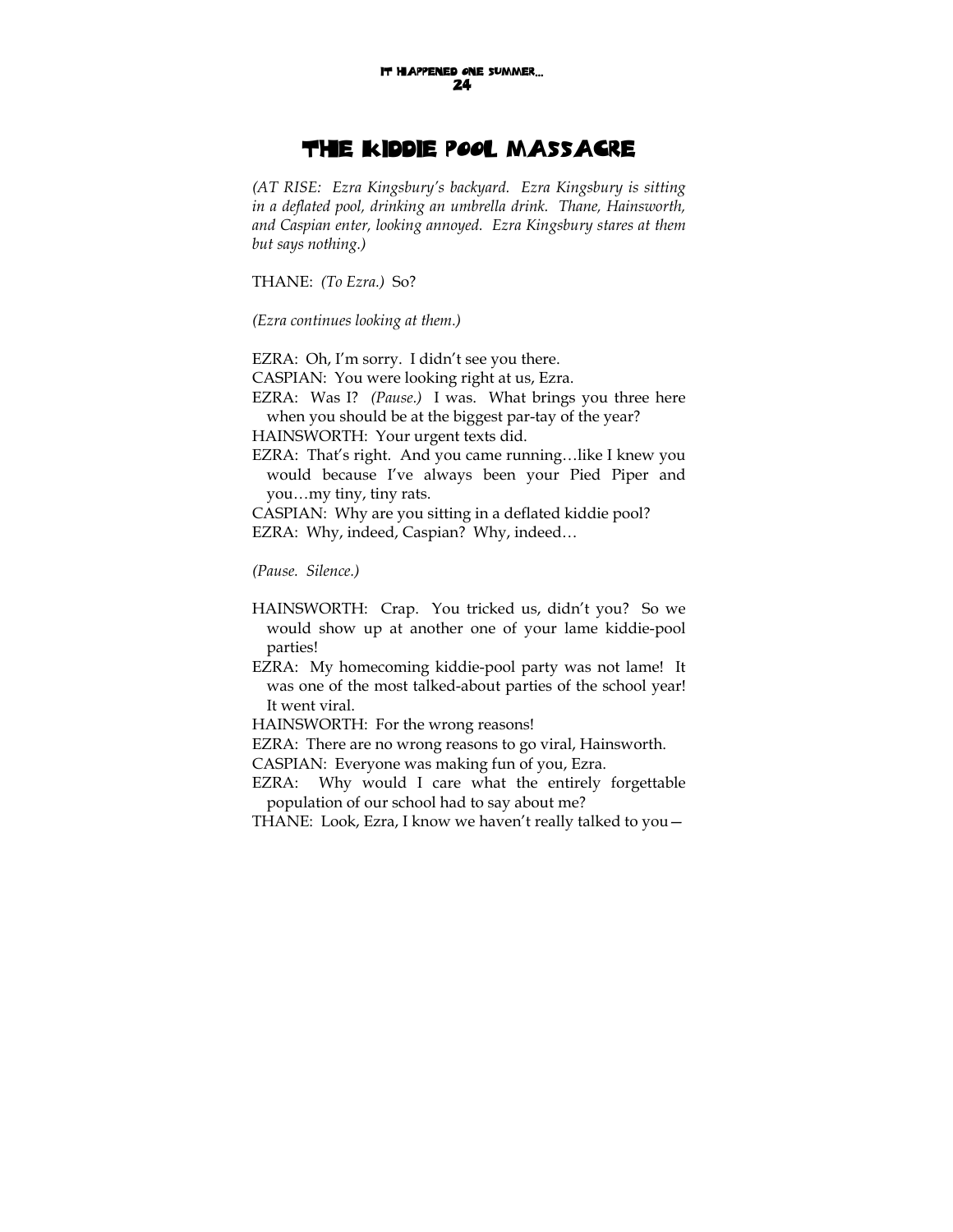- EZRA: But you have spoken of me, have you not? *(Thane, Caspian, and Hainsworth look at each other, trying to hide their guilt.)* It doesn't matter. Continue, please, Thane, explaining yourself.
- THANE: *(Trying to regain composure.)* What I was saying was that…we stopped talking to you because you're mean, narcissistic, and weird.

EZRA: So complimentary, but you forgot *rich*.

CASPIAN: *(To Thane.)* Can we leave now?

THANE: No. *(To Ezra.)* Even though all those things are true, we care about you, and your texts said something tragic had happened that you could never recover from.

EZRA: Because it has.

THANE: What?

EZRA: You're looking at it.

CASPIAN: You're sitting in a deflated kiddie pool drinking an umbrella drink.

EZRA: *(Correcting.)* It's a balloon drink…strawberry rhubarb. HAINSWORTH: Gross.

EZRA: That's your poorness talking, Hainsworth.

HAINSWORTH: My parents are as wealthy as yours.

EZRA: *(With disgust.)* They won a *lottery*. Lottery winners are the unwanted, un-neutered mutts of the rich people world.

*(Hainsworth thinks of replying but doesn't see the point.)* 

- CASPIAN: Look, can we get on with this? There's an actual senior party we would love to get to.
- EZRA: Of course. *(Starts to get up but struggles.)* The tragic thing that happened was— *(Slips face-first into the pool.)*
- THANE: Are you all right?
- EZRA: Of course. I meant to do that. *(Struggles but finally gets up.)* The tragic thing that happened was… *(Dramatically.)* …"The Kiddie Pool Massacre"!

CASPIAN/THANE/HAINSWORTH: What?

EZRA: *(Dramatically.)* The Kiddie Pool Massacre!